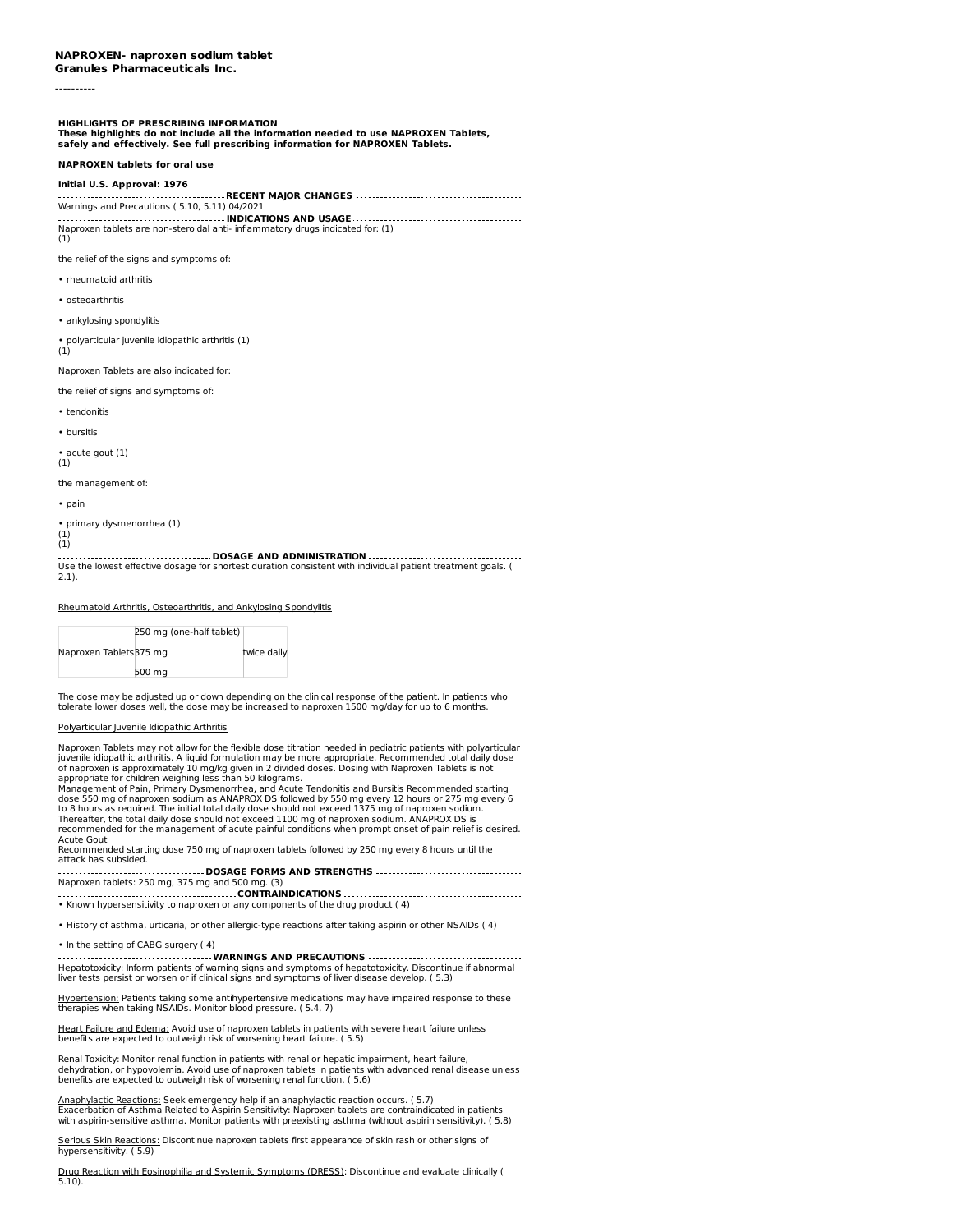<u>Fetal Toxicity:</u> Limit use of NSAIDs, including Naproxen Tablets, between about 20 to 30 weeks in<br>pregnancy due to the risk of oligohydramnios/fetal dysfunction. Avoid use of NSAIDs in women at about 30<br>weeks gestation an premature closure of the fetal ductus arteriosus. ( 5.11, 8.1)

<u>Hematologic Toxicity:</u> Monitor hemoglobin or hematocrit in patients with any signs or symptoms of<br>anemia. ( 5.12, 7)

**WARNINGS AND PRECAUTIONS** The pharmacological activity of naproxen tablets in reducing inflammation, and possibly fever, may diminish the utility of diagnostic signs in detecting infections. (5.13)

**ADVERSE REACTIONS** Most common adverse reactions to naproxen were dyspepsia, abdominal pain, nausea, headache, rash, ecchymosis, and edema. ( 6.1)

To report SUSPECTED ADVERSE REACTIONS, contact Granules Pharmaceuticals Inc at 1-877-<br>770-3183 or FDA at 1-800-FDA-1088 or www.fda.gov/medwatch. **DRUG INTERACTIONS**

Drugs that Interfere with Hemostasis (e.g. warfarin, aspirin, SSRIs/SNRIs):

Monitor patients for bleeding who are concomitantly taking naproxen tablets with drugs that interfere with hemostasis. Concomitant use of naproxen tablets and analgesic doses of aspirin is not generally recommended. ( 7)

ACE inhibitors, Angiotensin Receptor Blockers (ARB), or Beta-Blockers: Concomitant use with naproxen tablets may diminish the antihypertensive effect of these drugs. Monitor blood pressure. ( 7)

ACE Inhibitors and ARBs: Concomitant use with naproxen tablets in elderly, volume depleted, or those with renal impairment may result in deterioration of renal function. In such high risk patients, monitor for signs of worsening renal function. ( 7)

Diuretics: NSAIDs can reduce natriuretic effect of furosemide and thiazide diuretics. Monitor patients to assure diuretic efficacy including antihypertensive effects. ( 7)

Digoxin: Concomitant use with naproxen tablets can increase serum concentration and prolong half-life of digoxin. Monitor serum digoxin levels. ( 7).

**USE IN SPECIFIC POPULATIONS**

Infertility: NSAIDs are associated with reversible infertility. Consider withdrawal of naproxen tablets in women who have difficulties conceiving. ( 8.3)

Renal Impairment: Naproxen-containing products are not recommended for use in patients with moderate to severe and severe renal impairment (creatinine clearance <30 mL/min). ( 8.7). **See 17 for PATIENT COUNSELING INFORMATION.**

**Revised: 7/2021**

#### **FULL PRESCRIBING INFORMATION: CONTENTS\* WARNING: RISK OF SERIOUS CARDIOVASCULAR AND GASTROINTESTINAL EVENTS**

- **1 INDICATIONS AND USAGE**
- **2 DOSAGE AND ADMINISTRATION**
- **2.1 General Dosing Instructions**
- **2.2 Rheumatoid Arthritis, Osteoarthritis and Ankylosing Spondylitis**
- **2.3 Polyarticular Juvenile Idiopathic Arthritis**
- **2.4 Management of Pain, Primary Dysmenorrhea, and Acute Tendonitis**
- **and Bursitis**

5.10).

- **2.5 Acute Gout**
- **2.6 Non-Interchangeability with Other Formulations of Naproxen**
- **3 DOSAGE FORMS & STRENGTHS**
- **4 CONTRAINDICATIONS 5 WARNINGS AND PRECAUTIONS**
- **5.1 Cardiovascular Thrombotic Events**
- **5.2 Gastrointestinal Bleeding, Ulceration, and Perforation**
- **5.3 Hepatotoxicity**
- **5.4 Hypertension**
- **5.5 Heart Failure and Edema**
- **5.6 Renal Toxicity and Hyperkalemia**
- **5.7 Anaphylactic Reactions**
- **5.8 Exacerbation of Asthma Related to Aspirin Sensitivity**
- **5.9 Serious Skin Reactions**
- **5.10 Drug Reaction with Eosinophilia and Systemic Symptoms (DRESS)**
- **5.11 Fetal Toxicity**
- **5.12 Hematologic Toxicity**
- **5.14 Long-Term Use and Laboratory Monitoring**
- **6 ADVERSE REACTIONS**
- **6.1 Clinical Trials Experience**
- **6.2 Postmarketing Experience**
- **7 DRUG INTERACTIONS**
- **8 USE IN SPECIFIC POPULATIONS**
	- **8.1 Pregnancy**
	- **8.2 Lactation**
	- **8.3 Females and Males of Reproductive Potential**
	- **8.4 Pediatric Use**
	- **8.5 Geriatric Use**
	- **8.6 Hepatic Impairment**
	- **8.7 Renal Impairment**
- **10 OVERDOSAGE**
- **11 DESCRIPTION**
- **12 CLINICAL PHARMACOLOGY**
- **12.1 Mechanism of Action 12.2 Pharmacodynamics**
- **12.3 Pharmacokinetics**
- **13 NONCLINICAL TOXICOLOGY**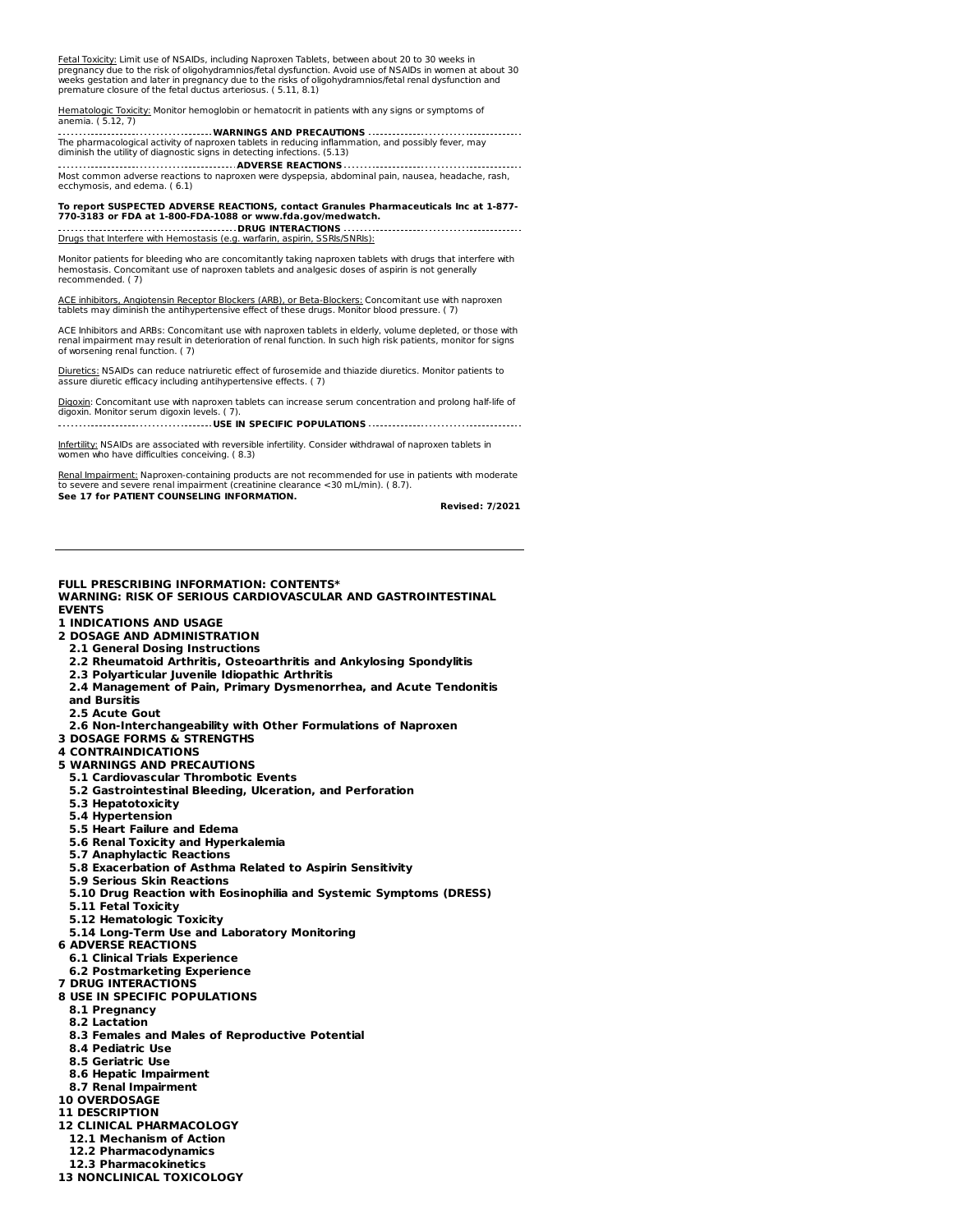**13.1 Carcinogenesis, Mutagenesis, Impairment of Fertility**

**14 CLINICAL STUDIES**

#### **16 HOW SUPPLIED/STORAGE AND HANDLING**

**17 PATIENT COUNSELING INFORMATION**

\* Sections or subsections omitted from the full prescribing information are not listed.

## **FULL PRESCRIBING INFORMATION**

## **WARNING: RISK OF SERIOUS CARDIOVASCULAR AND GASTROINTESTINAL EVENTS**

**WARNING: RISK OF SERIOUS CARDIOVASCULAR AND GASTROINTESTINAL EVENTS**

## **Cardiovascular Thrombotic Events**

**• Nonsteroidal anti-inflammatory drugs (NSAIDs) cause an increased risk of serious cardiovascular thrombotic events, including myocardial infarction and stroke, which can be fatal. This risk may occur early in treatment and may increase with duration of use [ see Warnings and Precautions ( 5.1)].**

**• Naproxen Tablets are contraindicated in the setting of coronary artery bypass graft (CABG) surgery**

**[ see Contraindications( 4), Warnings and Precautions ( 5.1)].**

#### **Gastrointestinal Bleeding, Ulceration, and Perforation**

**• NSAIDs cause an increased risk of serious gastrointestinal (GI) adverse events including bleeding, ulceration, and perforation of the stomach or intestines, which can be fatal. These events can occur at any time during use and without warning symptoms. Elderly patients and patients with a prior history of peptic ulcer disease and/or GI bleeding are at greater risk for serious GI events [ see Warnings and Precautions ( 5.2)].**

# **1 INDICATIONS AND USAGE**

Naproxen tablets are indicated for:

the relief of the signs and symptoms of:

- rheumatoid arthritis
- osteoarthritis
- ankylosing spondylitis
- Polyarticular Juvenile Idiopathic Arthritis

Naproxen tablets is also indicated for:

the relief of signs and symptoms of:

- tendonitis
- bursitis
- acute gout

the management of:

- pain
- primary dysmenorrhea

## **2 DOSAGE AND ADMINISTRATION**

#### **2.1 General Dosing Instructions**

Carefully consider the potential benefits and risks of naproxen tablets and other treatment options before deciding to use Naproxen tablets Use the lowest effective dose for the shortest duration consistent with individual patient treatment goals [ see Warnings and Precautions ( 5) ].

After observing the response to initial therapy with Naproxen tablets or the dose and frequency should be adjusted to suit an individual patient's needs.

Naproxen-containing products such as naproxen tablets and other naproxen products should not be used concomitantly since they all circulate in the plasma as the naproxen anion.

## **2.2 Rheumatoid Arthritis, Osteoarthritis and Ankylosing Spondylitis**

The recommended dosages of naproxen tablets are shown in Table 1.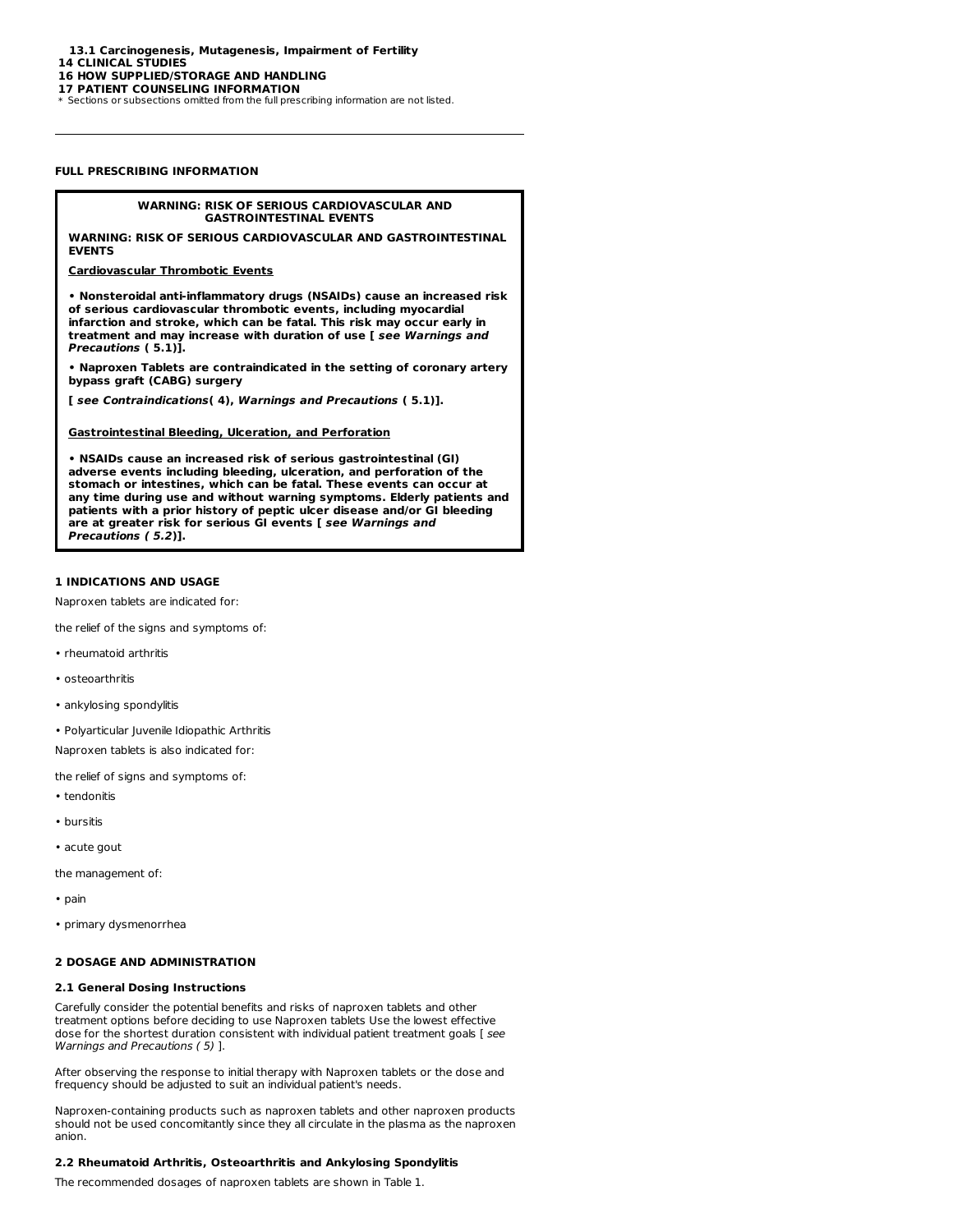# **Table 1: Recommended dosages for Naproxen Tablets**

The recommended dosages of naproxen tablets are shown in Table 1.

|                         | 250 mg (one half tablet) |             |
|-------------------------|--------------------------|-------------|
| Naproxen Tablets 375 mg |                          | twice daily |
|                         | 500 mg                   |             |

During long-term administration, the dose of naproxen may be adjusted up or down depending on the clinical response of the patient. A lower daily dose may suffice for long-term administration.

The morning and evening doses do not have to be equal in size and administration of the drug more frequently than twice daily does not generally make a difference in response.

In patients who tolerate lower doses well, the dose may be increased to naproxen 1500 mg/day for limited periods of up to 6 months when a higher level of antiinflammatory/analgesic activity is required. When treating such patients with naproxen 1500 mg/day, the physician should observe sufficient increased clinical benefits to offset the potential increased risk.

#### **2.3 Polyarticular Juvenile Idiopathic Arthritis**

Naproxen solid-oral dosage forms may not allow for the flexible dose titration needed in pediatric patients with polyarticular juvenile idiopathic arthritis. A liquid formulation may be more appropriate for weight-based dosing and due to the need for dose flexibility in children.

In pediatric patients, doses of 5 mg/kg/day produced plasma levels of naproxen similar to those seen in adults taking 500 mg of naproxen [ see Clinical Pharmacology ( 12) ]. The recommended total daily dose of naproxen is approximately 10 mg/kg given in 2 divided doses. Dosing with naproxen tablets are not appropriate for children weighing less than 50 kilograms.

#### **2.4 Management of Pain, Primary Dysmenorrhea, and Acute Tendonitis and Bursitis**

Naproxen Tablets may also be used. The recommended starting dose of naproxen tablets is 500 mg followed by 250 mg (one half of a 500 mg naproxen tablet) every 6-8 hours as required. The total daily dose should not exceed 1250 mg of naproxen.

#### **2.5 Acute Gout**

The recommended starting dose is 750 mg (one and one-half tablets) of naproxen tablets followed by 250 mg (one-half tablet) every 8 hours until the attack has subsided.

# **2.6 Non-Interchangeability with Other Formulations of Naproxen**

Different dose strengths and formulations (e.g., tablets, suspension) of naproxen are not interchangeable. This difference should be taken into consideration when changing strengths or formulations.

## **3 DOSAGE FORMS & STRENGTHS**

Naproxen tablets, USP: 250 mg: Round, White to Off-white, Standard Cup Tablet, debossed I13 on one side and plain on the reverse side.

Naproxen tablets, USP: 375 mg: Capsule shaped, White to Off- white, Standard Cup Tablet, debossed I14 on one side and plain on the reverse side.

Naproxen tablets, USP: 500 mg: Capsule shaped, White to Off-white, Standard Cup Tablet, debossed I15 on one side and break line on the reverse side.

# **4 CONTRAINDICATIONS**

Naproxen tablets are contraindicated in the following patients:

• Known hypersensitivity (e.g., anaphylactic reactions and serious skin reactions) to naproxen or any components of the drug product [ see Warnings and Precautions ( 5.7, 5.9) ]

• History of asthma, urticaria, or other allergic-type reactions after taking aspirin or other NSAIDs. Severe, sometimes fatal, anaphylactic reactions to NSAIDs have been reported in such patients [ see Warnings and Precautions ( 5.7, 5.8) ]

• In the setting of coronary artery bypass graft (CABG) surgery [ see Warnings and Precautions (5.1) ]

## **5 WARNINGS AND PRECAUTIONS**

## **5.1 Cardiovascular Thrombotic Events**

Clinical trials of several COX-2 selective and nonselective NSAIDs of up to three years duration have shown an increased risk of serious cardiovascular (CV) thrombotic events, including myocardial infarction (MI) and stroke, which can be fatal. Based on available data, it is unclear that the risk for CV thrombotic events is similar for all NSAIDs. The relative increase in serious CV thrombotic events over baseline conferred by NSAID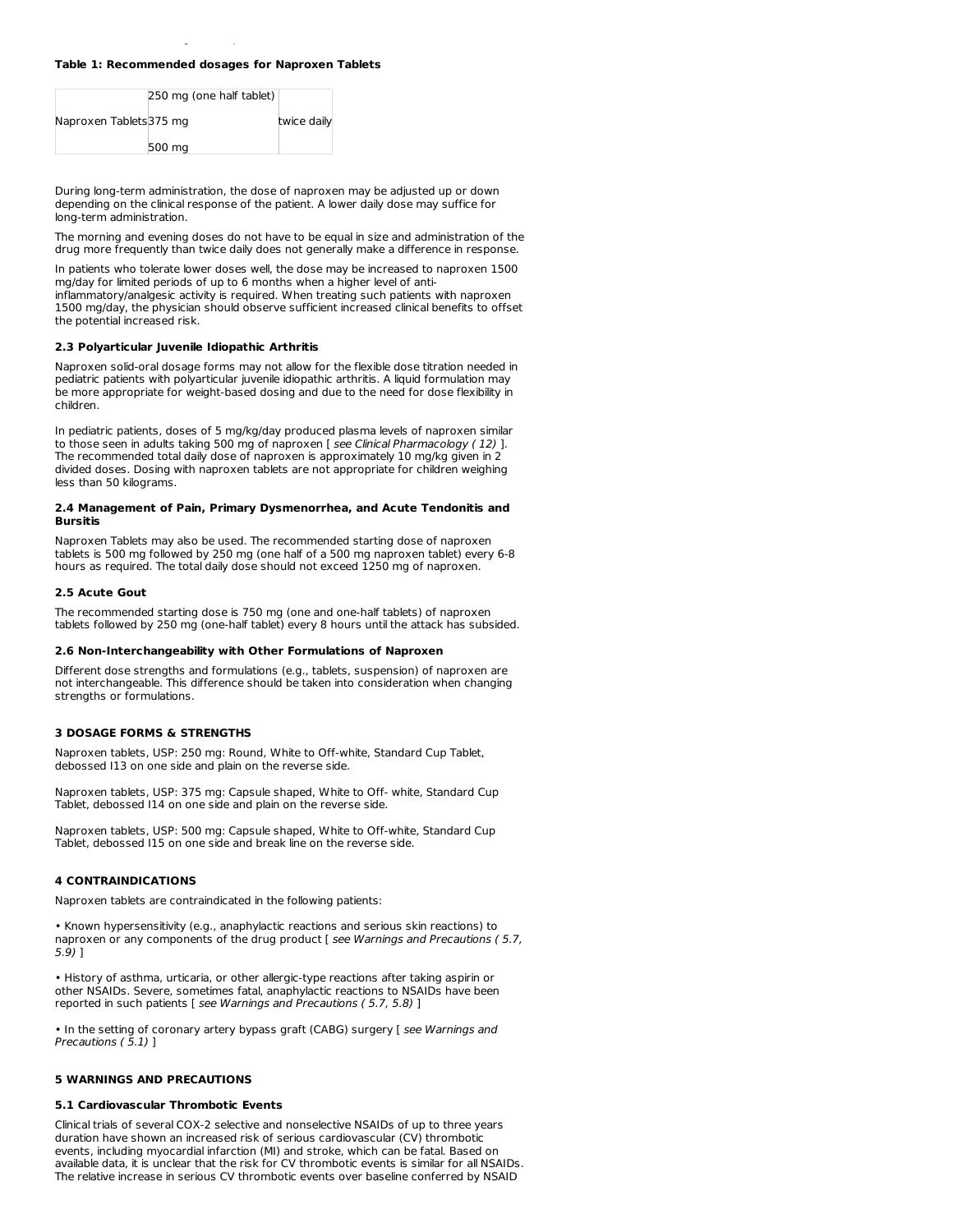use appears to be similar in those with and without known CV disease or risk factors for CV disease. However, patients with known CV disease or risk factors had a higher absolute incidence of excess serious CV thrombotic events, due to their increased baseline rate. Some observational studies found that this increased risk of serious CV thrombotic events began as early as the first weeks of treatment. The increase in CV thrombotic risk has been observed most consistently at higher doses.

To minimize the potential risk for an adverse CV event in NSAID-treated patients, use the lowest effective dose for the shortest duration possible. Physicians and patients should remain alert for the development of such events, throughout the entire treatment course, even in the absence of previous CV symptoms. Patients should be informed about the symptoms of serious CV events and the steps to take if they occur.

There is no consistent evidence that concurrent use of aspirin mitigates the increased risk of serious CV thrombotic events associated with NSAID use. The concurrent use of aspirin and an NSAID, such as naproxen, increases the risk of serious gastrointestinal (GI) events [ see Warnings and Precautions ( 5.2) ].

#### Status Post Coronary Artery Bypass Graft (CABG) Surgery

Two large controlled clinical trials of a COX-2 selective NSAID for the treatment of pain in the first 10–14 days following CABG surgery found an increased incidence of myocardial infarction and stroke. NSAIDs are contraindicated in the setting of CABG [ see Contraindications ( 4) ].

## Post-MI Patients

Observational studies conducted in the Danish National Registry have demonstrated that patients treated with NSAIDs in the post-MI period were at increased risk of reinfarction, CV-related death, and all-cause mortality beginning in the first week of treatment. In this same cohort, the incidence of death in the first year post-MI was 20 per 100 person years in NSAID-treated patients compared to 12 per 100-person years in non-NSAID exposed patients. Although the absolute rate of death declined somewhat after the first year post-MI, the increased relative risk of death in NSAID users persisted over at least the next four years of follow-up.

Avoid the use of naproxen tablets in patients with a recent MI unless the benefits are expected to outweigh the risk of recurrent CV thrombotic events. If naproxen tablets are used in patients with a recent MI, monitor patients for signs of cardiac ischemia.

#### **5.2 Gastrointestinal Bleeding, Ulceration, and Perforation**

NSAIDs, including naproxen, cause serious gastrointestinal (GI) adverse events including inflammation, bleeding, ulceration, and perforation of the esophagus, stomach, small intestine, or large intestine, which can be fatal. These serious adverse events can occur at any time, with or without warning symptoms, in patients treated with NSAIDs.

Only one in five patients who develop a serious upper GI adverse event on NSAID therapy is symptomatic. Upper GI ulcers, gross bleeding, or perforation caused by NSAIDs occurred in approximately 1% of patients treated for 3-6 months, and in about 2%-4% of patients treated for one year. However, even short-term NSAID therapy is not without risk.

## Risk Factors for GI Bleeding, Ulceration, and Perforation

Patients with a prior history of peptic ulcer disease and/or GI bleeding who used NSAIDs had a greater than 10-fold increased risk for developing a GI bleed compared to patients without these risk factors. Other factors that increase the risk of GI bleeding in patients treated with NSAIDs include longer duration of NSAID therapy; concomitant use of oral corticosteroids, aspirin, anticoagulants, or selective serotonin reuptake inhibitors (SSRIs); smoking; use of alcohol; older age; and poor general health status. Most postmarketing reports of fatal GI events occurred in elderly or debilitated patients. Additionally, patients with advanced liver disease and/or coagulopathy are at increased risk for GI bleeding.

ategies to Minimize the GI Risks in NSAID-treated patients:

- Use the lowest effective dosage for the shortest possible duration.
- Avoid administration of more than one NSAID at a time.

• Avoid use in patients at higher risk unless benefits are expected to outweigh the increased risk of bleeding. For such patients, as well as those with active GI bleeding, consider alternate therapies other than NSAIDs.

• Remain alert for signs and symptoms of GI ulceration and bleeding during NSAID therapy.

• If a serious GI adverse event is suspected, promptly initiate evaluation and treatment, and discontinue naproxen tablets until a serious GI adverse event is ruled out.

• In the setting of concomitant use of low-dose aspirin for cardiac prophylaxis, monitor patients more closely for evidence of GI bleeding [ see Drug Interactions (7) ].

# **5.3 Hepatotoxicity**

Elevations of ALT or AST (three or more times the upper limit of normal [ULN]) have been reported in approximately 1% of NSAID-treated patients in clinical trials. In addition, rare, sometimes fatal, cases of severe hepatic injury, including fulminant hepatitis, liver necrosis, and hepatic failure have been reported.

Elevations of ALT or AST (less than three times ULN) may occur in up to 15% of patients treated with NSAIDs including naproxen.

Inform patients of the warning signs and symptoms of hepatotoxicity (e.g., nausea,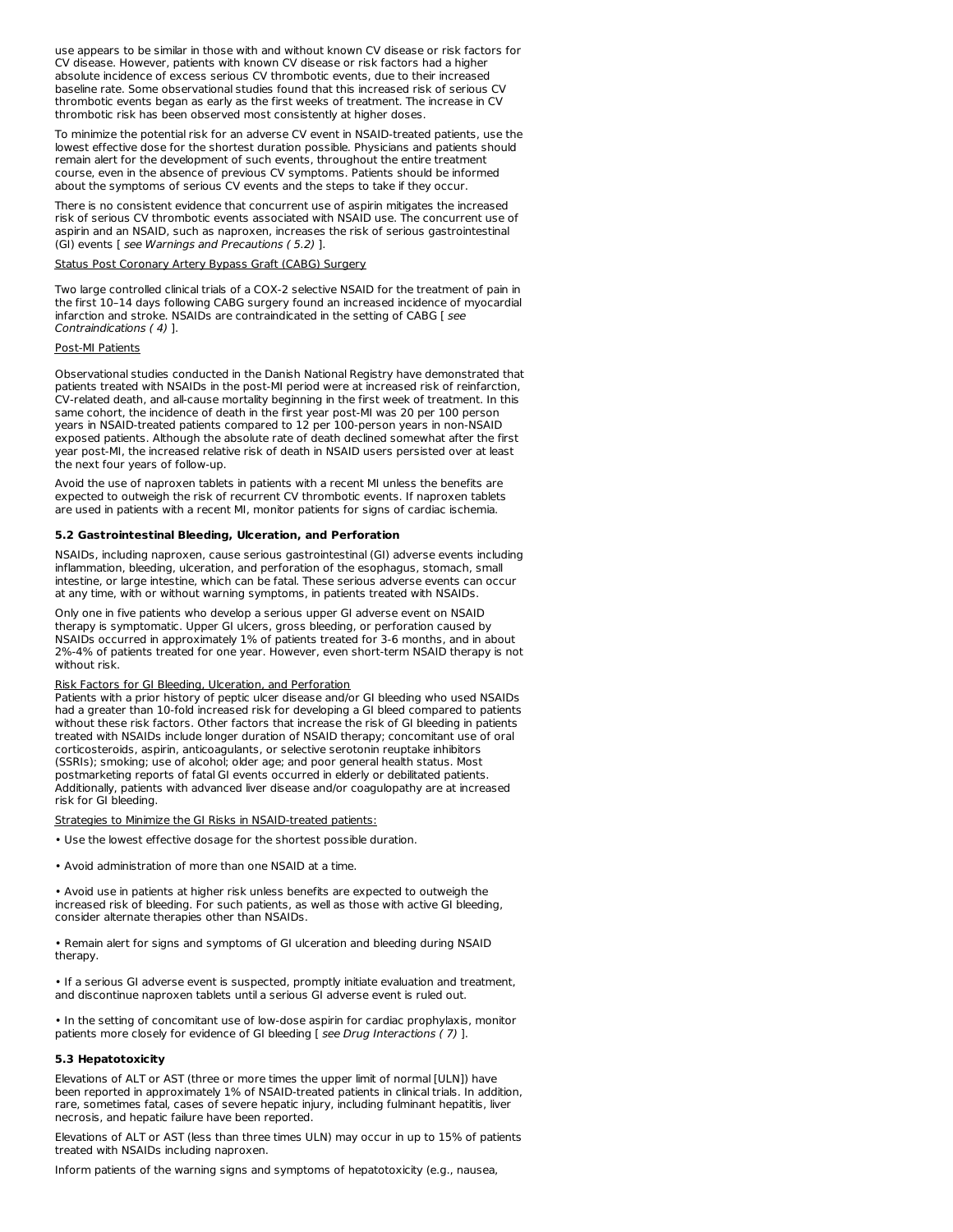fatigue, lethargy, diarrhea, pruritus, jaundice, right upper quadrant tenderness, and "flulike" symptoms). If clinical signs and symptoms consistent with liver disease develop, or if systemic manifestations occur (e.g., eosinophilia, rash, etc.), discontinue naproxen tablets immediately, and perform a clinical evaluation of the patient.

# **5.4 Hypertension**

NSAIDs, including naproxen tablets can lead to new onset of hypertension or worsening of pre-existing hypertension, either of which may contribute to the increased incidence of CV events. Patients taking angiotensin converting enzyme (ACE) inhibitors, thiazide diuretics, or loop diuretics may have impaired response to these therapies when taking NSAIDs [ see Drug Interactions ( 7) ].

Monitor blood pressure (BP) during the initiation of NSAID treatment and throughout the course of therapy.

# **5.5 Heart Failure and Edema**

The Coxib and traditional NSAID Trialists' Collaboration meta-analysis of randomized controlled trials demonstrated an approximately two-fold increase in hospitalizations for heart failure in COX-2 selective-treated patients and nonselective NSAID-treated patients compared to placebo-treated patients. In a Danish National Registry study of patients with heart failure, NSAID use increased the risk of MI, hospitalization for heart failure, and death.

Additionally, fluid retention and edema have been observed in some patients treated with NSAIDs. Use of naproxen may blunt the CV effects of several therapeutic agents used to treat these medical conditions (e.g., diuretics, ACE inhibitors, or angiotensin receptor blockers [ARBs]) [ see Drug Interactions( 7) ].

Avoid the use of naproxen tablets in patients with severe heart failure unless the benefits are expected to outweigh the risk of worsening heart failure. If naproxen tablets are used in patients with severe heart failure, monitor patients for signs of worsening heart failure.

## **5.6 Renal Toxicity and Hyperkalemia**

## Renal Toxicity

Long-term administration of NSAIDs has resulted in renal papillary necrosis and other renal injury.

Renal toxicity has also been seen in patients in whom renal prostaglandins have a compensatory role in the maintenance of renal perfusion. In these patients, administration of an NSAID may cause a dose-dependent reduction in prostaglandin formation and, secondarily, in renal blood flow, which may precipitate overt renal decompensation. Patients at greatest risk of this reaction are those with impaired renal function, dehydration, hypovolemia, heart failure, liver dysfunction, those taking diuretics and ACE inhibitors or ARBs, and the elderly. Discontinuation of NSAID therapy is usually followed by recovery to the pretreatment state.

No information is available from controlled clinical studies regarding the use of naproxen tablets in patients with advanced renal disease. The renal effects of naproxen tablets may hasten the progression of renal dysfunction in patients with preexisting renal disease.

Correct volume status in dehydrated or hypovolemic patients prior to initiating naproxen tablets Monitor renal function in patients with renal or hepatic impairment, heart failure, dehydration, or hypovolemia during use of naproxen tablets [ see Drug Interactions (7) ]. Avoid the use of naproxen tablet in patients with advanced renal disease unless the benefits are expected to outweigh the risk of worsening renal function. If naproxen tablets are used in patients with advanced renal disease, monitor patients for signs of worsening renal function.

#### Hyperkalemia

Increases in serum potassium concentration, including hyperkalemia, have been reported with use of NSAIDs, even in some patients without renal impairment. In patients with normal renal function, these effects have been attributed to a hyporeninemic-hypoaldosteronism state.

## **5.7 Anaphylactic Reactions**

Naproxen has been associated with anaphylactic reactions in patients with and without known hypersensitivity to naproxen and in patients with aspirin-sensitive asthma [ see Contraindications ( 4) and Warnings and Precautions ( 5.8) ].

Seek emergency help if an anaphylactic reaction occurs.

## **5.8 Exacerbation of Asthma Related to Aspirin Sensitivity**

A subpopulation of patients with asthma may have aspirin-sensitive asthma which may include chronic rhinosinusitis complicated by nasal polyps; severe, potentially fatal bronchospasm; and/or intolerance to aspirin and other NSAIDs. Because crossreactivity between aspirin and other NSAIDs has been reported in such aspirin-sensitive patients, naproxen tablets are contraindicated in patients with this form of aspirin sensitivity [ see Contraindications (4) ]. When naproxen tablets are used in patients with preexisting asthma (without known aspirin sensitivity), monitor patients for changes in the signs and symptoms of asthma.

## **5.9 Serious Skin Reactions**

NSAIDs, including naproxen, can cause serious skin adverse reactions such as exfoliative dermatitis, Stevens-Johnson Syndrome (SJS), and toxic epidermal necrolysis (TEN), which can be fatal. These serious events may occur without warning. Inform patients about the signs and symptoms of serious skin reactions, and to discontinue the use of naproxen tablets at the first appearance of skin rash or any other sign of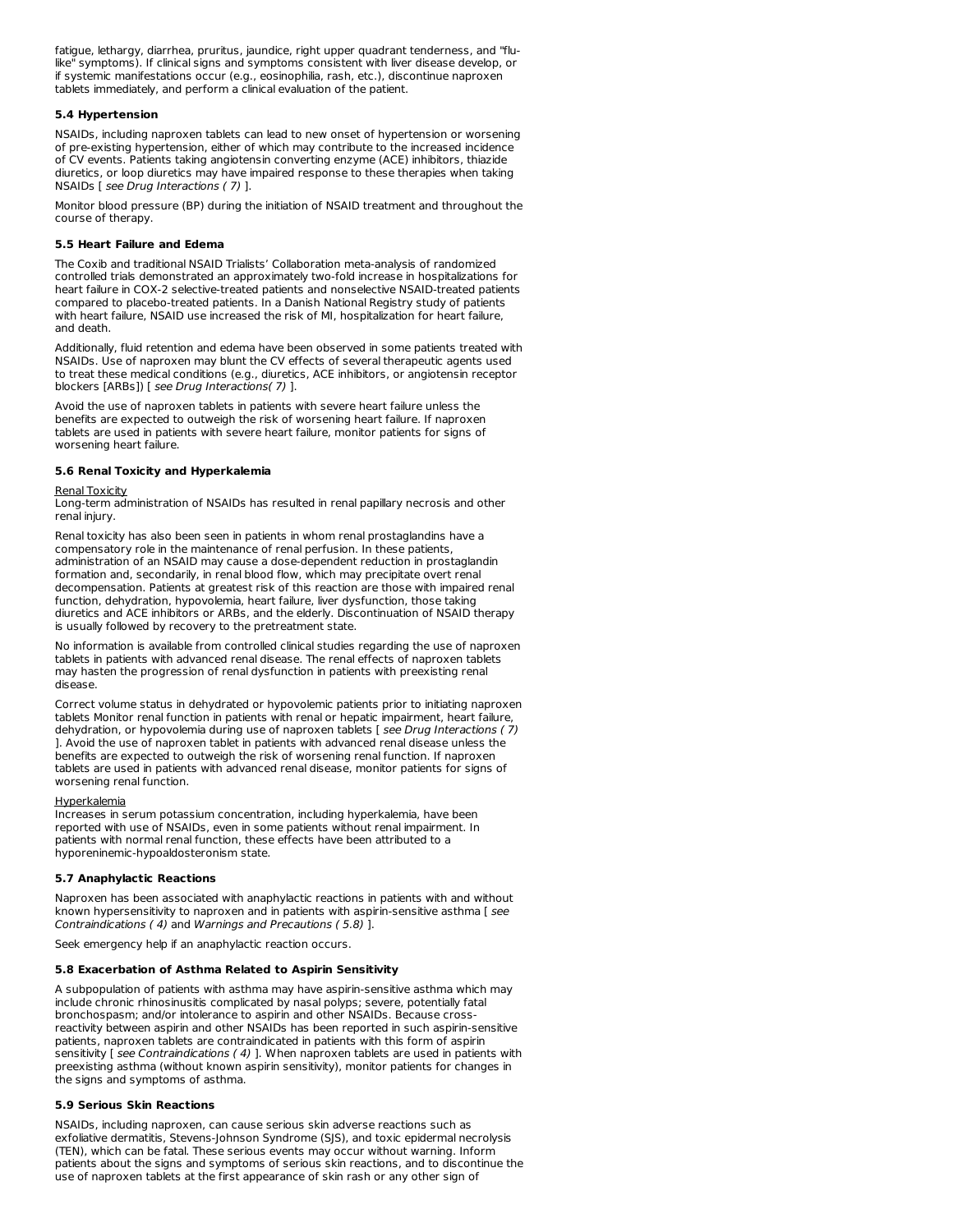hypersensitivity. Naproxen tablets are contraindicated in patients with previous serious skin reactions to NSAIDs [ see Contraindications ( 4) ].

## **5.10 Drug Reaction with Eosinophilia and Systemic Symptoms (DRESS)**

Drug Reaction with Eosinophilia and Systemic Symptoms (DRESS) has been reported in patients taking NSAIDs such as Naproxen Tablets. Some of these events have been fatal or life-threatening. DRESS typically, although not exclusively, presents with fever, rash, lymphadenopathy, and/or facial swelling. Other clinical manifestations may include hepatitis, nephritis, hematological abnormalities, myocarditis, or myositis. Sometimes symptoms of DRESS may resemble an acute viral infection. Eosinophilia is often present. Because this disorder is variable in its presentation, other organ systems not noted here may be involved. It is important to note that early manifestations of hypersensitivity, such as fever or lymphadenopathy, may be present even though rash is not evident. If such signs or symptoms are present, discontinue Naproxen Tablets, and evaluate the patient immediately.

## **5.11 Fetal Toxicity**

## Premature Closure of Fetal Ductus Arteriosus

Avoid use of NSAIDs, including naproxen tablets in pregnant women at about 30 weeks of gestation and later. NSAIDs, including Naproxen Tablets, increase the risk of premature closure of the fetal ductus arteriosus at approximately this gestational age.

## Oligohydramnios/Neonatal Renal Impairment

Use of NSAIDs, including Naproxen Tablets at about 20 weeks gestation or later in pregnancy may cause fetal renal dysfunction leading to oligohydramnios and, in some cases, neonatal renal impairment. These adverse outcomes are seen, on average, after days to weeks of treatment, although oligohydramnios has been infrequently reported as soon as 48 hours after NSAID initiation. Oligohydramnios is often, but not always, reversible with treatment discontinuation. Complications of prolonged oligohydramnios may, for example, include limb contractures and delayed lung maturation. In some postmarketing cases of impaired neonatal renal function, invasive procedures such as exchange transfusion or dialysis were required.

If NSAID treatment is necessary between about 20 weeks and 30 weeks gestation, limit Naproxen Tablets, use to the lowest effective dose and shortest duration possible. Consider ultrasound monitoring of amniotic fluid if Naproxen Tablets, treatment extends beyond 48 hours. Discontinue Naproxen Tablets, if oligohydramnios occurs and follow up according to clinical practice [ see Use in Specific Populations (8.1)].

## **5.12 Hematologic Toxicity**

Anemia has occurred in NSAID-treated patients. This may be due to occult or gross blood loss, fluid retention, or an incompletely described effect on erythropoiesis. If a patient treated with naproxen tablets has any signs or symptoms of anemia, monitor hemoglobin or hematocrit.

NSAIDs, including naproxen tablets may increase the risk of bleeding events. Co-morbid conditions such as coagulation disorders or concomitant use of warfarin and other anticoagulants, antiplatelet agents (e.g., aspirin), serotonin reuptake inhibitors (SSRIs), and serotonin norepinephrine reuptake inhibitors (SNRIs) may increase this risk. Monitor these patients for signs of bleeding [ see Drug Interactions ( 7) ].

## **5.13 Masking of Inflammation and Fever**

## **5.14 Long-Term Use and Laboratory Monitoring**

Because serious GI bleeding, hepatotoxicity, and renal injury can occur without warning symptoms or signs, consider monitoring patients on long-term NSAID treatment with a CBC and a chemistry profile periodically [ see Warnings and Precautions ( 5.2, 5.3, 5.6)].

Patients with initial hemoglobin values of 10g or less who are to receive long-term therapy should have hemoglobin values determined periodically.

Because of adverse eye findings in animal studies with drugs of this class, it is recommended that ophthalmic studies be carried out if any change or disturbance in vision occurs.

## **6 ADVERSE REACTIONS**

The following adverse reactions are discussed in greater detail in other sections of the labeling:

- Cardiovascular Thrombotic Events [ see Warnings and Precautions (5.1) ]
- GI Bleeding, Ulceration, and Perforation [ see Warnings and Precautions ( 5.2) ]
- Hepatotoxicity [ see Warnings and Precautions ( 5.3) ]
- Hypertension [ see Warnings and Precautions ( 5.4) ]
- Heart Failure and Edema [ see Warnings and Precautions (5.5) ]
- Renal Toxicity and Hyperkalemia [ see Warnings and Precautions (5.6) ]
- Anaphylactic Reactions [ see Warnings and Precautions (5.7) ]
- Serious Skin Reactions [ see Warnings and Precautions ( 5.9) ]
- Hematologic Toxicity [ see Warnings and Precautions (5.11) ]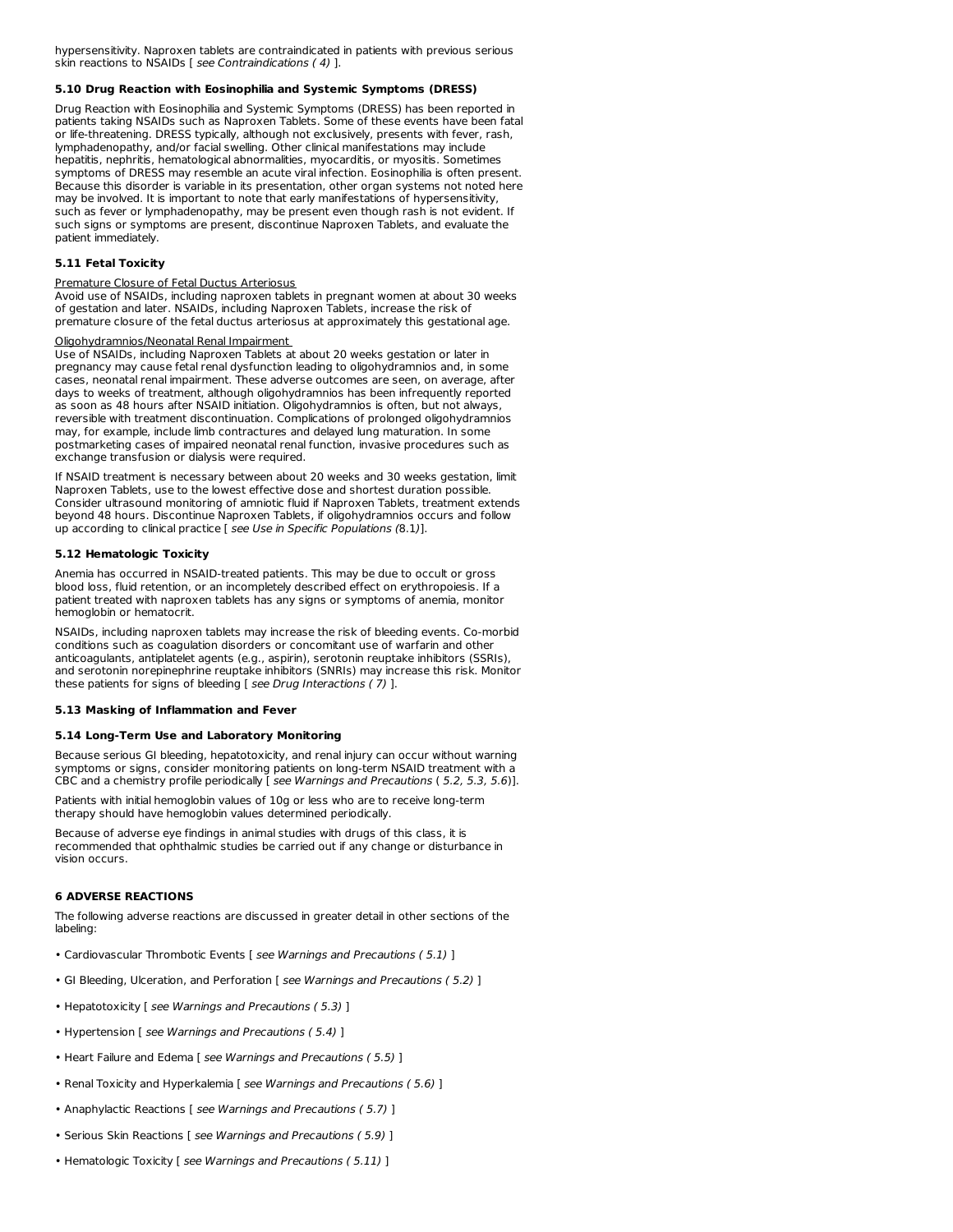## **6.1 Clinical Trials Experience**

Because clinical trials are conducted under widely varying conditions, adverse reaction rates observed in the clinical trials of a drug cannot be directly compared to rates in the clinical trials of another drug and may not reflect the rates observed in practice.

Adverse reactions reported in controlled clinical trials in 960 patients treated for rheumatoid arthritis or osteoarthritis are listed below. In general, reactions in patients treated chronically were reported 2 to 10 times more frequently than they were in shortterm studies in the 962 patients treated for mild to moderate pain or for dysmenorrhea. The most frequent complaints reported related to the gastrointestinal tract.

A clinical study found gastrointestinal reactions to be more frequent and more severe in rheumatoid arthritis patients taking daily doses of 1500 mg naproxen compared to those taking 750 mg naproxen.

In controlled clinical trials with about 80 pediatric patients and in well-monitored, openlabel studies with about 400 pediatric patients with polyarticular juvenile idiopathic arthritis treated with naproxen, the incidence of rash and prolonged bleeding times were greater, the incidence of gastrointestinal and central nervous system reactions were about the same, and the incidence of other reactions were lower in pediatric patients than in adults.

In patients taking naproxen in clinical trials, the most frequently reported adverse experiences in approximately 1% to 10% of patients were:

Gastrointestinal (GI) Experiences, including: heartburn\*, abdominal pain\*, nausea\*, constipation\*, diarrhea, dyspepsia, stomatitis

Central Nervous System: headache\*, dizziness\*, drowsiness\*, lightheadedness, vertigo

Dermatologic: pruritus (itching)\*, skin eruptions\*, ecchymoses\*, sweating, purpura

Special Senses: tinnitus\*, visual disturbances, hearing disturbances

Cardiovascular: edema\*, palpitations

General: dyspnea\*, thirst

\*Incidence of reported reaction between 3% and 9%. Those reactions occurring in less than 3% of the patients are unmarked.

In patients taking NSAIDs, the following adverse experiences have also been reported in approximately 1% to 10% of patients.

Gastrointestinal (GI) Experiences, including: flatulence, gross bleeding/perforation, GI ulcers (gastric/duodenal), vomiting

General: abnormal renal function, anemia, elevated liver enzymes, increased bleeding time, rashes

The following are additional adverse experiences reported in <1% of patients taking naproxen during clinical trials.

Gastrointestinal: pancreatitis, vomiting

Hepatobiliary: jaundice

Hemic and Lymphatic: melena, thrombocytopenia, agranulocytosis

Nervous System: inability to concentrate

Dermatologic: skin rashes

#### **6.2 Postmarketing Experience**

The following adverse reactions have been identified during post approval use of naproxen. Because these reactions are reported voluntarily from a population of uncertain size, it is not always possible to reliably estimate their frequency or establish a causal relationship to drug exposure.

The following are additional adverse experiences reported in <1% of patients taking naproxen during clinical trials and through post marketing reports. Those adverse reactions observed through postmarketing reports are italicized.

Body as a Whole: anaphylactoid reactions, angioneurotic edema, menstrual disorders, pyrexia (chills and fever)

Cardiovascular: congestive heart failure, vasculitis, hypertension, pulmonary edema

Gastrointestinal: inflammation, bleeding (sometimes fatal, particularly in the elderly), ulceration, perforation and obstruction of the upper or lower gastrointestinal tract. Esophagitis, stomatitis, hematemesis, colitis, exacerbation of inflammatory bowel disease (ulcerative colitis, Crohn's disease)

Hepatobiliary: abnormal liver function tests, hepatitis (some cases have been fatal)

Hemic and Lymphatic: eosinophilia, leucopenia, granulocytopenia, hemolytic anemia, aplastic anemia

Metabolic and Nutritional: hyperglycemia, hypoglycemia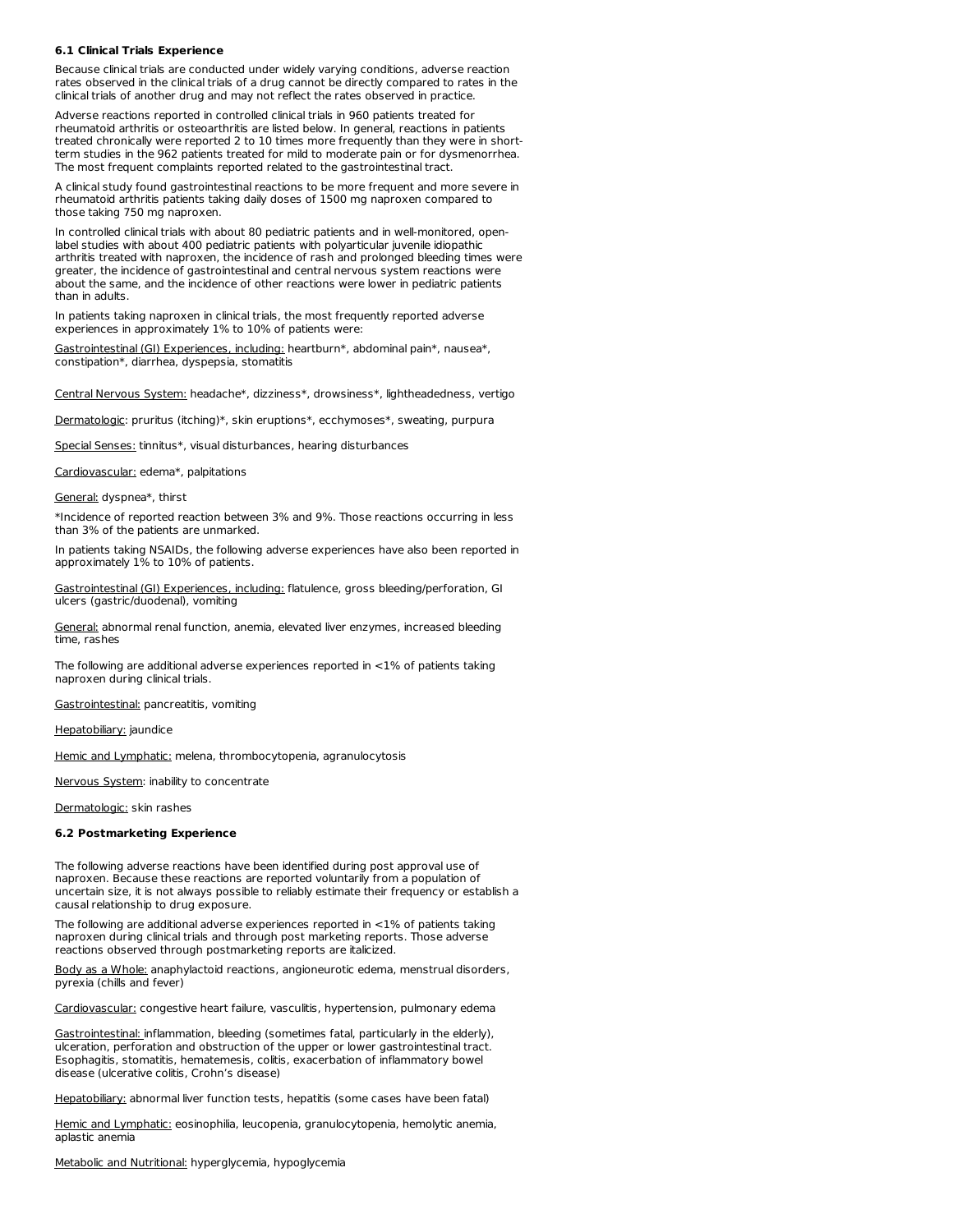Nervous System: depression, dream abnormalities, insomnia, malaise, myalgia, muscle weakness, aseptic meningitis, cognitive dysfunction, convulsions

Respiratory: eosinophilic pneumonitis, asthma

Dermatologic: alopecia, urticaria, toxic epidermal necrolysis, erythema multiforme, erythema nodosum, fixed drug eruption, lichen planus, pustular reaction, systemic lupus erythematoses, bullous reactions, including Stevens-Johnson syndrome, photosensitive dermatitis, photosensitivity reactions, including rare cases resembling porphyria cutanea tarda (pseudoporphyria) or epidermolysis bullosa. If skin fragility, blistering or other symptoms suggestive of pseudoporphyria occur, treatment should be discontinued and the patient monitored.

Special Senses: hearing impairment, corneal opacity, papillitis, retrobulbar optic neuritis, papilledema

Urogenital: glomerular nephritis, hematuria, hyperkalemia, interstitial nephritis, nephrotic syndrome, renal disease, renal failure, renal papillary necrosis, raised serum creatinine

#### Reproduction (female): infertility

In patients taking NSAIDs, the following adverse experiences have also been reported in <1% of patients.

Body as a Whole: fever, infection, sepsis, anaphylactic reactions, appetite changes, death

Cardiovascular: hypertension, tachycardia, syncope, arrhythmia, hypotension, myocardial infarction

Gastrointestinal: dry mouth, esophagitis, gastric/peptic ulcers, gastritis, glossitis, eructation

Hepatobiliary: hepatitis, liver failure

Hemic and Lymphatic: rectal bleeding, lymphadenopathy, pancytopenia Metabolic and Nutritional: weight changes

Nervous System: anxiety, asthenia, confusion, nervousness, paresthesia, somnolence, tremors, convulsions, coma, hallucinations

Respiratory: asthma, respiratory depression, pneumonia

Dermatologic: exfoliative dermatitis

Special Senses: blurred vision, conjunctivitis

Urogenital: cystitis, dysuria, oliguria/polyuria, proteinuria

#### **7 DRUG INTERACTIONS**

See Table 1 for clinically significant drug interactions with naproxen.

# **Table 1: Clinically Significant Drug Interactions with naproxen**

|                  | <b>Drugs That Interfere with Hemostasis</b>                                                                                                                                                                                                                                                                                                                                                                                                                                                                                                                                                                       |
|------------------|-------------------------------------------------------------------------------------------------------------------------------------------------------------------------------------------------------------------------------------------------------------------------------------------------------------------------------------------------------------------------------------------------------------------------------------------------------------------------------------------------------------------------------------------------------------------------------------------------------------------|
| Clinical Impact: | . Naproxen and anticoagulants such as warfarin have a synergistic effect on bleeding. The<br>concomitant use of naproxen and anticoagulants have an increased risk of serious<br>bleeding compared to the use of either drug alone.<br>• Serotonin release by platelets plays an important role in hemostasis. Case-control and<br>cohort epidemiological studies showed that concomitant use of drugs that interfere with<br>serotonin reuptake and an NSAID may potentiate the risk of bleeding more than an NSAID<br>alone.                                                                                    |
| Intervention:    | Monitor patients with concomitant use of naproxentablets with anticoagulants (e.g., warfarin),<br>antiplatelet agents (e.g., aspirin), selective serotonin reuptake inhibitors (SSRIs), and serotonin<br>norepinephrine reuptake inhibitors (SNRIs) for signs of bleeding [see Warnings and<br>Precautions $(5.12)$ ].                                                                                                                                                                                                                                                                                            |
| Aspirin          |                                                                                                                                                                                                                                                                                                                                                                                                                                                                                                                                                                                                                   |
| Clinical Impact: | A pharmacodynamic (PD) study has demonstrated an interaction in which lower dose<br>naproxen (220mg/day or 220mg twice daily) interfered with the antiplatelet effect of low-dose<br>limmediate-release aspirin, with the interaction most marked during the washout period of<br>haproxen [ see 12.2 Pharmacodynamics )]. There is reason to expect that the interaction<br>would be present with prescription doses of naproxen or with enteric-coated low-dose<br>aspirin; however, the peak interference with aspirin function may be later than observed in the<br>PD study due to the longer washout period |
|                  | Controlled clinical studies showed that the concomitant use of NSAIDs and analgesic doses of<br>aspirin does not produce any greater therapeutic effect than the use of NSAIDs alone. In a<br>clinical study, the concomitant use of an NSAID and aspirin was associated with a significantly<br>increased incidence of GI adverse reactions as compared to use of the NSAID alone [ see<br>Warnings and Precautions (5.2)].                                                                                                                                                                                      |
| Intervention:    | Because there may be an increased risk of cardiovascular events following discontinuation of<br>naproxen due to the interference with the antiplatelet effect of aspirin during the washout<br>period, for patients taking low-dose aspirin for cardioprotection who require intermittent<br>analgesics, consider use of an NSAID that does not interfere with the antiplatelet effect of<br>aspirin, or non-NSAID analgesics where appropriate.                                                                                                                                                                  |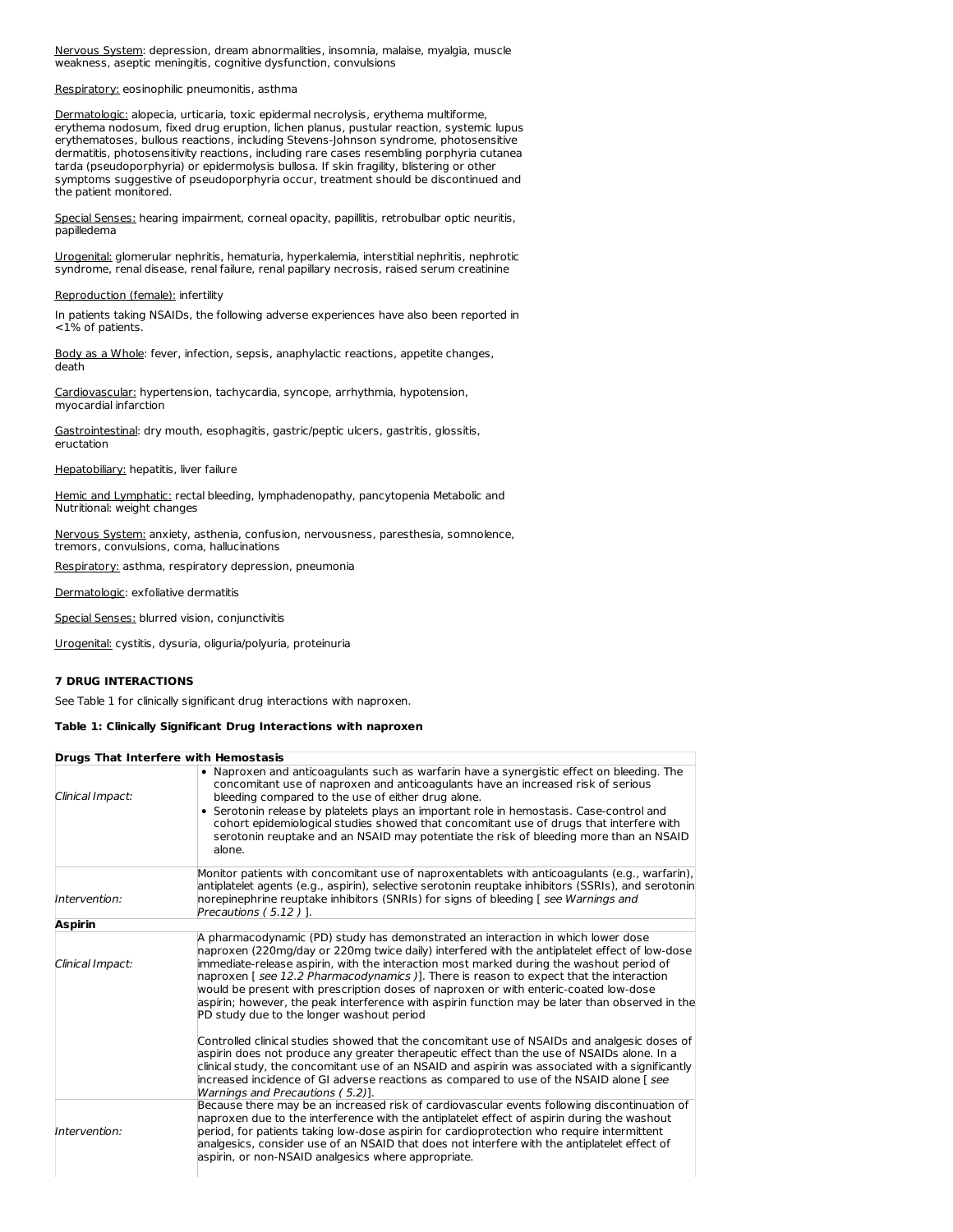|                                   | Concomitant use of naproxen tablets and analgesic doses of aspirin is not generally<br>recommended because of the increased risk of bleeding [see Warnings and Precautions (<br>5.12) 1.                                                                                                                                                                                                                                                                                                                                                                                                                                          |  |  |
|-----------------------------------|-----------------------------------------------------------------------------------------------------------------------------------------------------------------------------------------------------------------------------------------------------------------------------------------------------------------------------------------------------------------------------------------------------------------------------------------------------------------------------------------------------------------------------------------------------------------------------------------------------------------------------------|--|--|
|                                   | Naproxen tablets are not substitutes for low dose aspirin for cardiovascular protection.<br><b>ACE Inhibitors, Angiotensin Receptor Blockers, and Beta-Blockers</b>                                                                                                                                                                                                                                                                                                                                                                                                                                                               |  |  |
| Clinical Impact:                  | . NSAIDs may diminish the antihypertensive effect of angiotensin converting enzyme (ACE)<br>inhibitors, angiotensin receptor blockers (ARBs), or beta-blockers (including propranolol).<br>• In patients who are elderly, volume-depleted (including those on diuretic therapy), or have<br>renal impairment, co-administration of an NSAID with ACE inhibitors or ARBs may result in<br>deterioration of renal function, including possible acute renal failure. These effects are<br>usually reversible.                                                                                                                        |  |  |
| Intervention:                     | • During concomitant use of naproxen tabletsand ACE-inhibitors, ARBs, or beta-blockers,<br>monitor blood pressure to ensure that the desired blood pressure is obtained.<br>• During concomitant use of naproxen tabletsand ACE-inhibitors or ARBs in patients who<br>are elderly, volume-depleted, or have impaired renal function, monitor for signs of<br>worsening renal function [ see Warnings and Precautions (5.6)].<br>• When these drugs are administered concomitantly, patients should be adequately<br>hydrated. Assess renal function at the beginning of the concomitant treatment and<br>periodically thereafter. |  |  |
| <b>Diuretics</b>                  |                                                                                                                                                                                                                                                                                                                                                                                                                                                                                                                                                                                                                                   |  |  |
| Clinical Impact:                  | Clinical studies, as well as post-marketing observations, showed that NSAIDs reduced the<br>natriuretic effect of loop diuretics (e.g., furosemide) and thiazide diuretics in some patients.<br>This effect has been attributed to the NSAID inhibition of renal prostaglandin synthesis.                                                                                                                                                                                                                                                                                                                                         |  |  |
| Intervention:                     | During concomitant use of naproxen tabletswith diuretics, observe patients for signs of<br>worsening renal function, in addition to assuring diuretic efficacy including antihypertensive<br>effects [ see Warnings and Precautions (5.6)].                                                                                                                                                                                                                                                                                                                                                                                       |  |  |
| Digoxin                           |                                                                                                                                                                                                                                                                                                                                                                                                                                                                                                                                                                                                                                   |  |  |
| Clinical Impact:                  | The concomitant use of naproxen with digoxin has been reported to increase the serum<br>concentration and prolong the half-life of digoxin                                                                                                                                                                                                                                                                                                                                                                                                                                                                                        |  |  |
| Intervention:<br>Lithium          | During concomitant use of naproxen tabletsand digoxin, monitor serum digoxin levels.                                                                                                                                                                                                                                                                                                                                                                                                                                                                                                                                              |  |  |
| Clinical Impact:                  | NSAIDs have produced elevations in plasma lithium levels and reductions in renal lithium<br>clearance. The mean minimum lithium concentration increased 15%, and the renal clearance<br>decreased by approximately 20%. This effect has been attributed to NSAID inhibition of renal<br>prostaglandin synthesis.                                                                                                                                                                                                                                                                                                                  |  |  |
| Intervention:                     | During concomitant use of naproxen tabletsand lithium, monitor patients for signs of lithium<br>toxicity.                                                                                                                                                                                                                                                                                                                                                                                                                                                                                                                         |  |  |
| Methotrexate                      |                                                                                                                                                                                                                                                                                                                                                                                                                                                                                                                                                                                                                                   |  |  |
| Clinical Impact:                  | Concomitant use of NSAIDs and methotrexate may increase the risk for methotrexate toxicity                                                                                                                                                                                                                                                                                                                                                                                                                                                                                                                                        |  |  |
| Intervention:                     | (e.g., neutropenia, thrombocytopenia, renal dysfunction).<br>During concomitant use of naproxen tabletsand methotrexate, monitor patients for<br>methotrexate toxicity.                                                                                                                                                                                                                                                                                                                                                                                                                                                           |  |  |
| Cyclosporine<br>Clinical Impact:  | Concomitant use of naproxen tabletsand cyclosporine may increase cyclosporine's<br>nephrotoxicity.                                                                                                                                                                                                                                                                                                                                                                                                                                                                                                                                |  |  |
| Intervention:                     | During concomitant use of naproxen tabletsand cyclosporine, monitor patients for signs of<br>worsening renal function.                                                                                                                                                                                                                                                                                                                                                                                                                                                                                                            |  |  |
| <b>NSAIDs and Salicylates</b>     |                                                                                                                                                                                                                                                                                                                                                                                                                                                                                                                                                                                                                                   |  |  |
| Clinical Impact:                  | Concomitant use of naproxen with other NSAIDs or salicylates (e.g., diflunisal, salsalate)<br>increases the risk of GI toxicity, with little or no increase in efficacy [see Warnings and<br>Precautions $(5.2)$ ].                                                                                                                                                                                                                                                                                                                                                                                                               |  |  |
| Intervention:<br>Pemetrexed       | The concomitant use of naproxen with other NSAIDs or salicylates is not recommended.                                                                                                                                                                                                                                                                                                                                                                                                                                                                                                                                              |  |  |
| Clinical Impact:                  | Concomitant use of naproxen tabletsand pemetrexed may increase the risk of pemetrexed-<br>associated myelosuppression, renal, and GI toxicity (see the pemetrexed prescribing<br>information).                                                                                                                                                                                                                                                                                                                                                                                                                                    |  |  |
| Intervention:                     | During concomitant use of naproxen tabletsand pemetrexed, in patients with renal impairment<br>whose creatinine clearance ranges from 45 to 79 mL/min, monitor for myelosuppression, renal<br>and GI toxicity.                                                                                                                                                                                                                                                                                                                                                                                                                    |  |  |
|                                   | NSAIDs with short elimination half-lives (e.g., diclofenac, indomethacin) should be avoided for a<br>period of two days before, the day of, and two days following administration of pemetrexed.                                                                                                                                                                                                                                                                                                                                                                                                                                  |  |  |
|                                   | In the absence of data regarding potential interaction between pemetrexed and NSAIDs with<br>longer half-lives (e.g., meloxicam, nabumetone), patients taking these NSAIDs should interrupt<br>dosing for at least five days before, the day of, and two days following pemetrexed<br>administration.                                                                                                                                                                                                                                                                                                                             |  |  |
| <b>Antacids and Sucralfate</b>    |                                                                                                                                                                                                                                                                                                                                                                                                                                                                                                                                                                                                                                   |  |  |
| Clinical Impact                   | Concomitant administration of some antacids (magnesium oxide or aluminum hydroxide) and<br>sucralfate can delay the absorption of naproxen.                                                                                                                                                                                                                                                                                                                                                                                                                                                                                       |  |  |
| Intervention:                     | Concomitant administration of antacids such as magnesium oxide or aluminum hydroxide, and<br>sucralfate with naproxen tabletsare not recommended.                                                                                                                                                                                                                                                                                                                                                                                                                                                                                 |  |  |
| Cholestyramine                    |                                                                                                                                                                                                                                                                                                                                                                                                                                                                                                                                                                                                                                   |  |  |
| Clinical Impact:<br>Intervention: | Concomitant administration of cholestyramine can delay the absorption of naproxen.<br>Concomitant administration of cholestyramine with naproxen tabletsare not recommended.                                                                                                                                                                                                                                                                                                                                                                                                                                                      |  |  |
| Probenecid<br>Clinical Impact:    | Probenecid given concurrently increases naproxen anion plasma levels and extends its plasma                                                                                                                                                                                                                                                                                                                                                                                                                                                                                                                                       |  |  |
| Intervention:                     | half-life significantly.<br>Patients simultaneously receiving naproxen tabletsand probenecid should be observed for                                                                                                                                                                                                                                                                                                                                                                                                                                                                                                               |  |  |
| Other albumin-bound drugs         | adjustment of dose if required.                                                                                                                                                                                                                                                                                                                                                                                                                                                                                                                                                                                                   |  |  |
| Clinical Impact:                  | Naproxen is highly bound to plasma albumin; it thus has a theoretical potential for interaction<br>with other albumin-bound drugs such as coumarin-type anticoagulants, sulphonylureas,                                                                                                                                                                                                                                                                                                                                                                                                                                           |  |  |
| Intervention:                     | hydantoins, other NSAIDs, and aspirin.<br>Patients simultaneously receiving naproxen tabletsand a hydantoin, sulphonamide or                                                                                                                                                                                                                                                                                                                                                                                                                                                                                                      |  |  |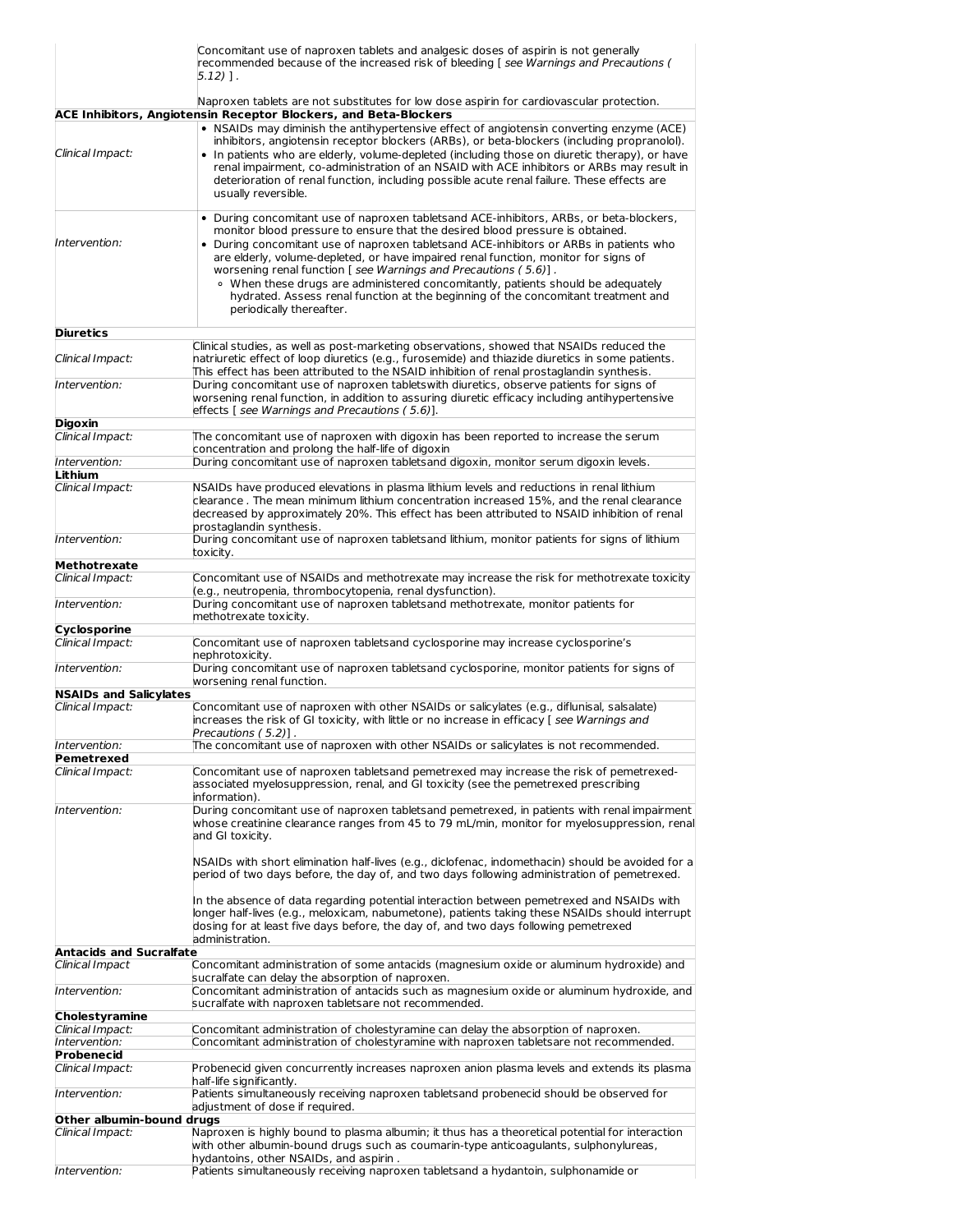## **Drug/Laboratory Test Interactions**

| <b>Bleeding times</b>                                 |                                                                                                                           |  |  |
|-------------------------------------------------------|---------------------------------------------------------------------------------------------------------------------------|--|--|
| Clinical Impact:                                      | Naproxen may decrease platelet aggregation and prolong bleeding time.                                                     |  |  |
| Intervention:                                         | This effect should be kept in mind when bleeding times are determined.                                                    |  |  |
| <b>Porter-Silber test</b>                             |                                                                                                                           |  |  |
| Clinical Impact:                                      | The administration of naproxen may result in increased urinary values for 17-ketogenic steroids because of an interaction |  |  |
|                                                       | between the drug and/or its metabolites with m-dinitrobenzene used in this assay.                                         |  |  |
| Intervention:                                         | Although 17-hydroxy-corticosteroid measurements (Porter-Silber test) do not appear to be artifactually altered, it is     |  |  |
|                                                       | suggested that therapy with naproxen be temporarily                                                                       |  |  |
|                                                       | discontinued 72 hours before adrenal function tests are performed if the Porter-Silber test is to be used.                |  |  |
| Urinary assays of 5-hydroxy indoleacetic acid (5HIAA) |                                                                                                                           |  |  |
| Clinical Impact:                                      | Naproxen may interfere with some urinary assays of 5-hydroxy indoleacetic acid                                            |  |  |
|                                                       | (5HIAA).                                                                                                                  |  |  |
| Intervention:                                         | This effect should be kept in mind when urinary 5-hydroxy indoleacetic acid is determined.                                |  |  |

# **8 USE IN SPECIFIC POPULATIONS**

#### **8.1 Pregnancy**

#### Risk Summary

Use of NSAIDs, including Naproxen tablets, can cause premature closure of the fetal ductus arteriosus and fetal renal dysfunction leading to oligohydramnios and, in some cases, neonatal renal impairment. Because of these risks, limit dose and duration of Naproxen Tablets, use between about 20 and 30 weeks of gestation, and avoid Naproxen Tablets, use at about 30 weeks of gestation and later in pregnancy (see Clinical Considerations, Data).

## Premature Closure of Fetal Ductus Arteriosus

Use of NSAIDs, including naproxen tablets at about 30 weeks gestation or later inpregnancy increases the risk of premature closure of the fetal ductus arteriosus.

## Oligohydramnios/Neonatal Renal Impairment

Use of NSAIDs at about 20 weeks gestation or later in pregnancy has been associated with cases of fetal renal dysfunction leading to oligohydramnios, and in some cases, neonatal renal impairment.

Data from observational studies regarding other potential embryofetal risks of NSAID use in women in the first or second trimesters of pregnancy are inconclusive. In animal reproduction studies in rats, rabbits, and mice no evidence of teratogenicity or fetal harm when naproxen was administered during the period of organogenesis at doses 0.13, 0.26, and 0.6 times the maximum recommended human daily dose of 1500 mg/day, respectively [see Data]. Based on animal data, prostaglandins have been shown to have an important role in endometrial vascular permeability, blastocyst implantation, and decidualization. In animal studies, administration of prostaglandin synthesis inhibitors such as naproxen, resulted in increased pre- and post-implantation loss. Prostaglandins also have been shown to have an important role in fetal kidney development. In published animal studies, prostaglandin synthesis inhibitors have been reported to impair kidney development when administered at clinically relevant doses. The estimated background risk of major birth defects and miscarriage for the indicated population(s) is unknown. All pregnancies have a background risk of birth defect, loss, or other adverse outcomes. In the U.S. general population, the estimated background risk of major birth defects and miscarriage in clinically recognized pregnancies is 2% to 4% and 15% to 20% respectively.

# Clinical Considerations

Fetal/Neonatal Adverse Reactions

Premature Closure of Fetal Ductus Arteriosus: Avoid use of NSAIDs in women at about 30 weeks gestation and later in pregnancy, because NSAIDs, including Naproxen Tablets, can cause premature closure of the fetal

ductus arteriosus (see Data). Oligohydramnios/Neonatal Renal Impairment:

If an NSAID is necessary at about 20 weeks gestation or later in pregnancy, limit the use to the lowest effective dose and shortest duration possible. If Naproxen Tablets, treatment extends beyond 48 hours, consider monitoring with ultrasound for oligohydramnios. If oligohydramnios occurs, discontinue Naproxen Tablets, and follow up according to clinical practice (see Data).

#### Labor or Delivery

There are no studies on the effects of naproxen tablets during labor or delivery. In animal studies, NSAIDS, including naproxen, inhibit prostaglandin synthesis, cause delayed parturition, and increase the incidence of stillbirth.

# Data

Human Data

There is some evidence to suggest that when inhibitors of prostaglandin synthesis are used to delay preterm labor, there is an increased risk of neonatal complications such as necrotizing enterocolitis, patent ductus arteriosus, and intracranial hemorrhage. Naproxen treatment given in late pregnancy to delay parturition has been associated with persistent pulmonary hypertension, renal dysfunction, and abnormal prostaglandin E levels in preterm infants. Because of the known effects of nonsteroidal antiinflammatory drugs on the fetal cardiovascular system (closure of ductus arteriosus), use during pregnancy (particularly starting at 30-weeks of gestation, or third trimester) should be avoided.

#### Premature Closure of Fetal Ductus Arteriosus:

Published literature reports that the use of NSAIDs at aboux`t 30 weeks of gestation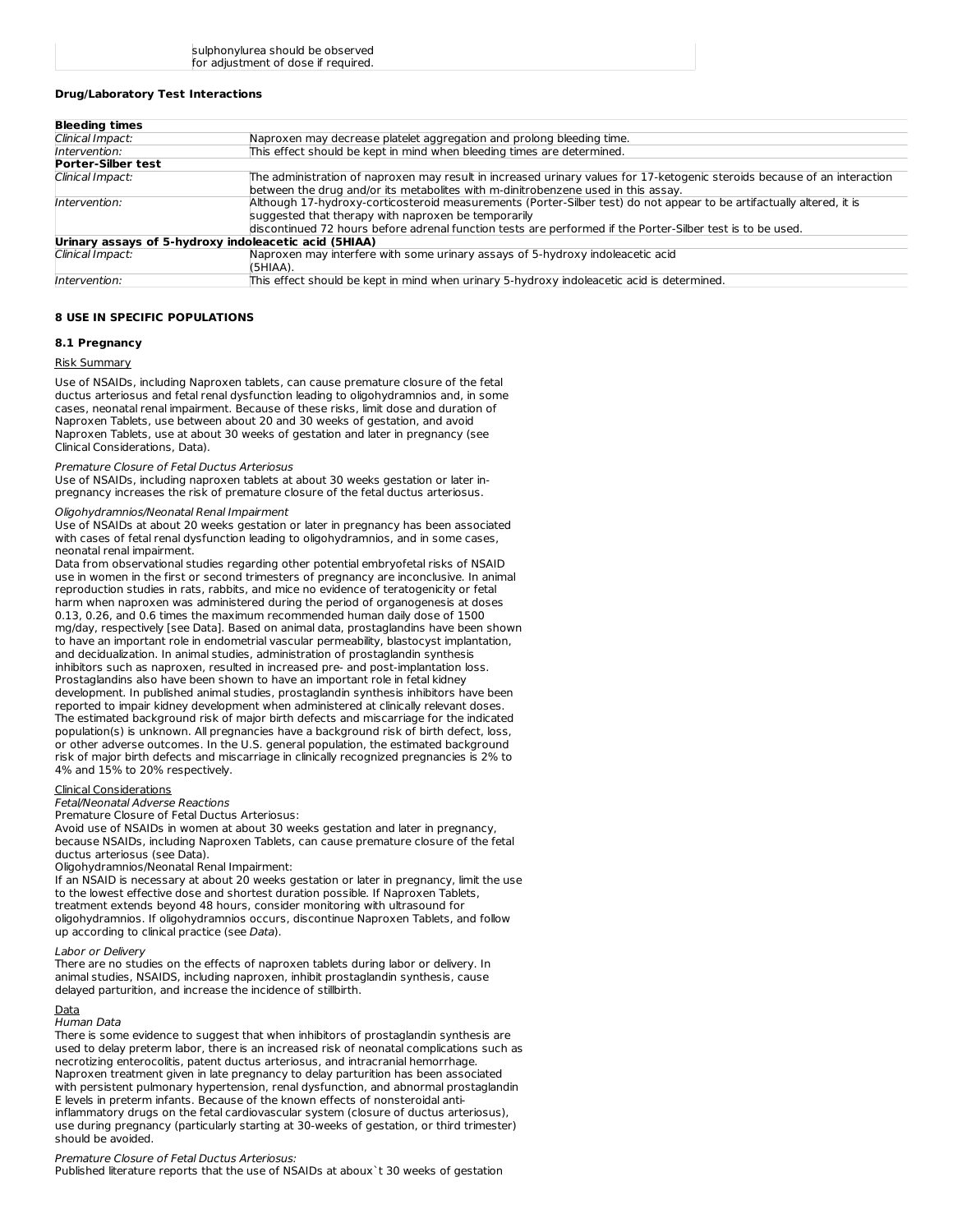and later in pregnancy may cause premature closure of the fetal ductus arteriosus.

#### Oligohydramnios/Neonatal Renal Impairment:

Published studies and postmarketing reports describe maternal NSAID use at about 20 weeks gestation or later in pregnancy associated with fetal renal dysfunction leading to oligohydramnios, and in some cases, neonatal renal impairment. These adverse outcomes are seen, on average, after days to weeks of treatment, although oligohydramnios has been infrequently reported as soon as 48 hours after NSAID initiation. In many cases, but not all, the decrease in amniotic fluid was transient and reversible with cessation of the drug. There have been a limited number of case reports of maternal NSAID use and neonatal renal dysfunction without oligohydramnios, some of which were irreversible. Some cases of neonatal renal dysfunction required treatment with invasive procedures, such as exchange transfusion or dialysis.

Methodological limitations of these postmarketing studies and reports include lack of a control group; limited information regarding dose, duration, and timing of drug exposure; and concomitant use of other medications. These limitations preclude establishing a reliable estimate of the risk of adverse fetal and neonatal outcomes with maternal NSAID use. Because the published safety data on neonatal outcomes involved mostly preterm infants, the generalizability of certain reported risks to the full-term infant exposed to NSAIDs through maternal use is uncertain.

## Animal data

Reproduction studies have been performed in rats at 20 mg/kg/day (0.13 times the maximum recommended human daily dose of 1500 mg/day based on body surface area comparison), rabbits at 20 mg/kg/day (0.26 times the maximum recommended human daily dose, based on body surface area comparison), and mice at 170 mg/kg/day (0.6 times the maximum recommended human daily dose based on body surface area comparison) with no evidence of impaired fertility or harm to the fetus due to the drug.

## **8.2 Lactation**

Risk Summary

The naproxen anion has been found in the milk of lactating women at a concentration equivalent to approximately 1% of maximum naproxen concentration in plasma.

The developmental and health benefits of breastfeeding should be considered along with the mother's clinical need for naproxen tablets and any potential adverse effects on the breastfed infant from the naproxen tablets or from the underlying maternal condition.

### **8.3 Females and Males of Reproductive Potential**

Infertility

## Females

Based on the mechanism of action, the use of prostaglandin-mediated NSAIDs, including naproxen tablets may delay or prevent rupture of ovarian follicles, which has been associated with reversible infertility in some women. Published animal studies have shown that administration of prostaglandin synthesis inhibitors has the potential to disrupt prostaglandin-mediated follicular rupture required for ovulation. Small studies in women treated with NSAIDs have also shown a reversible delay in ovulation. Consider withdrawal of NSAIDs, including naproxen tablets in women who have difficulties conceiving or who are undergoing investigation of infertility.

#### **8.4 Pediatric Use**

Safety and effectiveness in pediatric patients below the age of 2 years have not been established. Pediatric dosing recommendations for polyarticular juvenile idiopathic arthritis are based on well-controlled studies [ see Dosage and Administration (2) ]. There are no adequate effectiveness or dose-response data for other pediatric conditions, but the experience in polyarticular juvenile idiopathic arthritis and other use experience have established that single doses of 2.5 to 5 mg/kg as naproxen suspension, with total daily dose not exceeding 15 mg/kg/day, are well tolerated in pediatric patients over 2 years of age.

#### **8.5 Geriatric Use**

The hepatic and renal tolerability of long-term naproxen administration was studied in two double-blind clinical trials involving 586 patients. Of the patients studied, 98 patients were age 65 and older and 10 of the 98 patients were age 75 and older. Naproxen was administered at doses of 375 mg twice daily or 750 mg twice daily for up to 6 months. Transient abnormalities of laboratory tests assessing hepatic and renal function were noted in some patients, although there were no differences noted in the occurrence of abnormal values among different age groups.

Elderly patients, compared to younger patients, are at greater risk for NSAID-associated serious cardiovascular, gastrointestinal, and/or renal adverse reactions. If the anticipated benefit for the elderly patient outweighs these potential risks, start dosing at the low end of the dosing range, and monitor patients for adverse effects [see Warnings and Precautions ( 5.1, 5.2, 5.3, 5.6, 5.14)].

Studies indicate that although total plasma concentration of naproxen is unchanged, the unbound plasma fraction of naproxen is increased in the elderly. The clinical significance of this finding is unclear, although it is possible that the increase in free naproxen concentration could be associated with an increase in the rate of adverse events per a given dosage in some elderly patients. Caution is advised when high doses are required and some adjustment of dosage may be required in elderly patients. As with other drugs used in the elderly, it is prudent to use the lowest effective dose.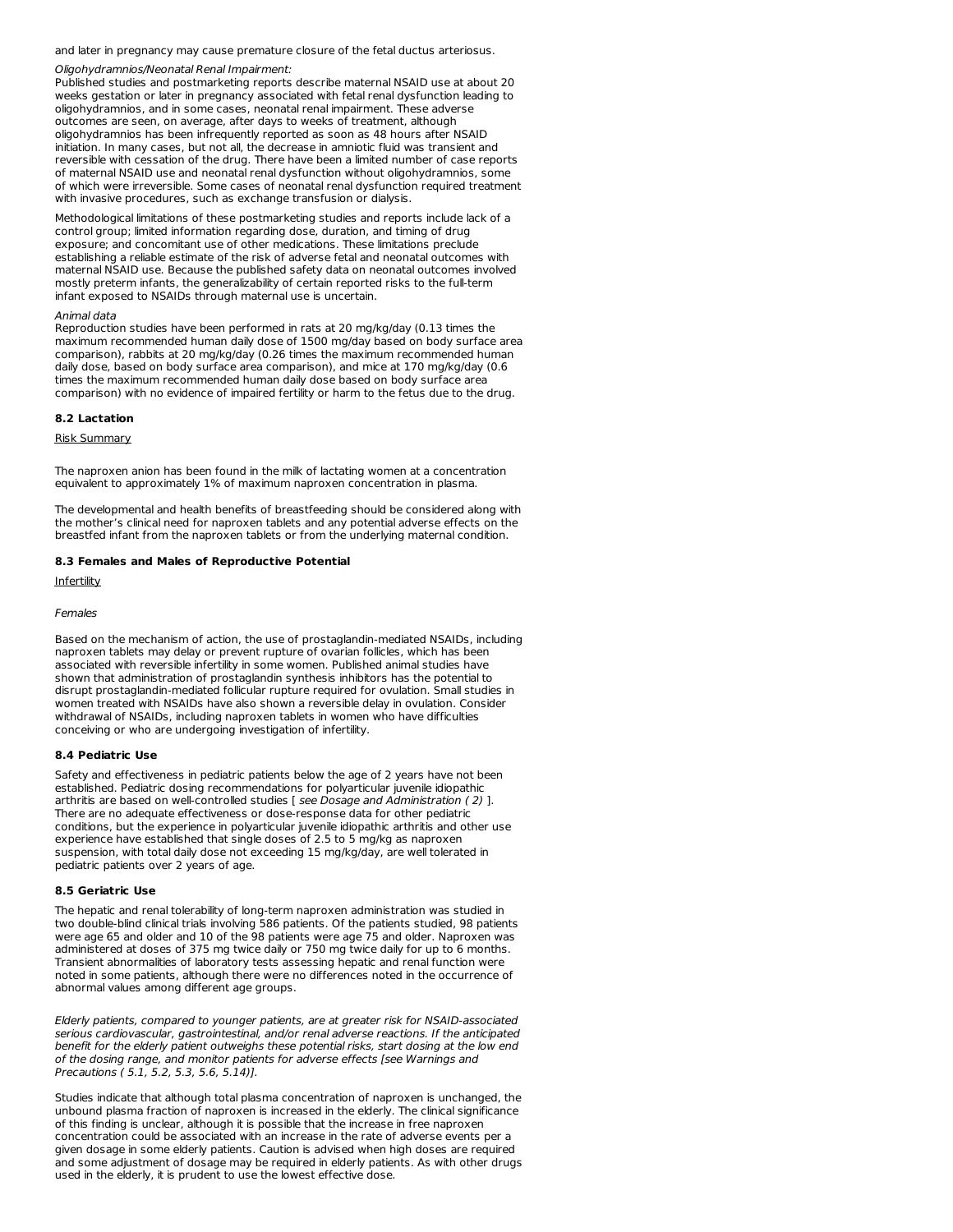Experience indicates that geriatric patients may be particularly sensitive to certain adverse effects of nonsteroidal anti- inflammatory drugs. Elderly or debilitated patients seem to tolerate peptic ulceration or bleeding less well when these events do occur. Most spontaneous reports of fatal GI events are in the geriatric population [ see Warnings and Precautions ( 5.2)].

Naproxen is known to be substantially excreted by the kidney, and the risk of toxic reactions to this drug may be greater in patients with impaired renal function. Because elderly patients are more likely to have decreased renal function, care should be taken in dose selection, and it may be useful to monitor renal function [ see Clinical Pharmacology ( 12.3)]. Geriatric patients may be at a greater risk for the development of a form of renal toxicity precipitated by reduced prostaglandin formation during administration of nonsteroidal anti-inflammatory drugs [ see Warnings and Precautions ( 5.6) ]

#### **8.6 Hepatic Impairment**

Caution is advised when high doses are required, and some adjustment of dosage may be required in these patients. It is prudent to use the lowest effective dose [ see Clinical Pharmacology ( 12.3)].

## **8.7 Renal Impairment**

Naproxen-containing products are not recommended for use in patients with moderate to severe and severe renal impairment (creatinine clearance <30 mL/min) [ see Warnings and Precautions ( 5.6), Clinical Pharmacology ( 12.3)]

# **10 OVERDOSAGE**

Symptoms following acute NSAID overdosages have been typically limited to lethargy, drowsiness, nausea, vomiting, and epigastric pain, which have been generally reversible with supportive care. Gastrointestinal bleeding has occurred. Hypertension, acute renal failure, respiratory depression, and coma have occurred, but were rare [ see Warnings and Precautions ( 5.1, 5.2)]. Because naproxen sodium may be rapidly absorbed, high and early blood levels should be anticipated. A few patients have experienced convulsions, but it is not clear whether or not these were drug-related. It is not known what dose of the drug would be life threatening. [ see Warnings and Precautions (5.1, 5.25.4, 5.6)]

Manage patients with symptomatic and supportive care following an NSAID overdosage. There are no specific antidotes. Consider emesis and/or activated charcoal (60 to 100 grams in adults, 1 to 2 grams per kg of body weight in pediatric patients) and/or osmotic cathartic in symptomatic patients seen within four hours of ingestion or in patients with a large overdosage (5 to 10 times the recommended dosage). Forced diuresis, alkalinization of urine, hemodialysis, or hemoperfusion may not be useful due to high protein binding.

For additional information about overdosage treatment contact a poison control center (1-800-222-1222).

## **11 DESCRIPTION**

Naproxen tablets are nonsteroidal anti-inflammatory drugs available as follows:

Naproxen tablets are available as White to off-white 250 mg, 375 mg and 500 mg of naproxen for oral administration.

Naproxen is a propionic acid derivative related to the arylacetic acid group of nonsteroidal anti-inflammatory drugs. The chemical names for naproxen and naproxen sodium are (S)-6-methoxy-a-methyl-2-naphthaleneacetic acid and (S)-6 methoxy-a methyl-2-naphthaleneacetic acid, sodium salt, respectively. Naproxen has a molecular weight of 230.26 and a molecular formula of C  $_{14}$ H  $_{14}$ O 3. Naproxen sodium has a weight of 230.26 and a molecular formula of C <sub>14</sub>H <sub>14</sub>O 3. Naproxen sodium has a<br>molecular weight of 252.23 and a molecular formula of C <sub>14</sub>H <sub>13</sub>NaO 3. Naproxen and naproxen sodium have the following structures, respectively:  $14$ H 13NaO 3



Naproxen is an odorless, white to off-white crystalline substance. It is lipid-soluble, practically insoluble in water at low pH and freely soluble in water at high pH. The octanol/water partition coefficient of naproxen at pH 7.4 is 1.6 to 1.8. Naproxen sodium is a white to creamy white, crystalline solid, freely soluble in water at neutral pH.

The inactive ingredients in naproxen tablets include: croscarmellose sodium, magnesium stearate, and povidone.

# **12 CLINICAL PHARMACOLOGY**

## **12.1 Mechanism of Action**

Naproxen has analgesic, anti-inflammatory, and antipyretic properties.

The mechanism of action of naproxen, like that of other NSAIDs, is not completely understood but involves inhibition of cyclooxygenase (COX-1 and COX-2).

Naproxen is a potent inhibitor of prostaglandin synthesis in vitro. Naproxen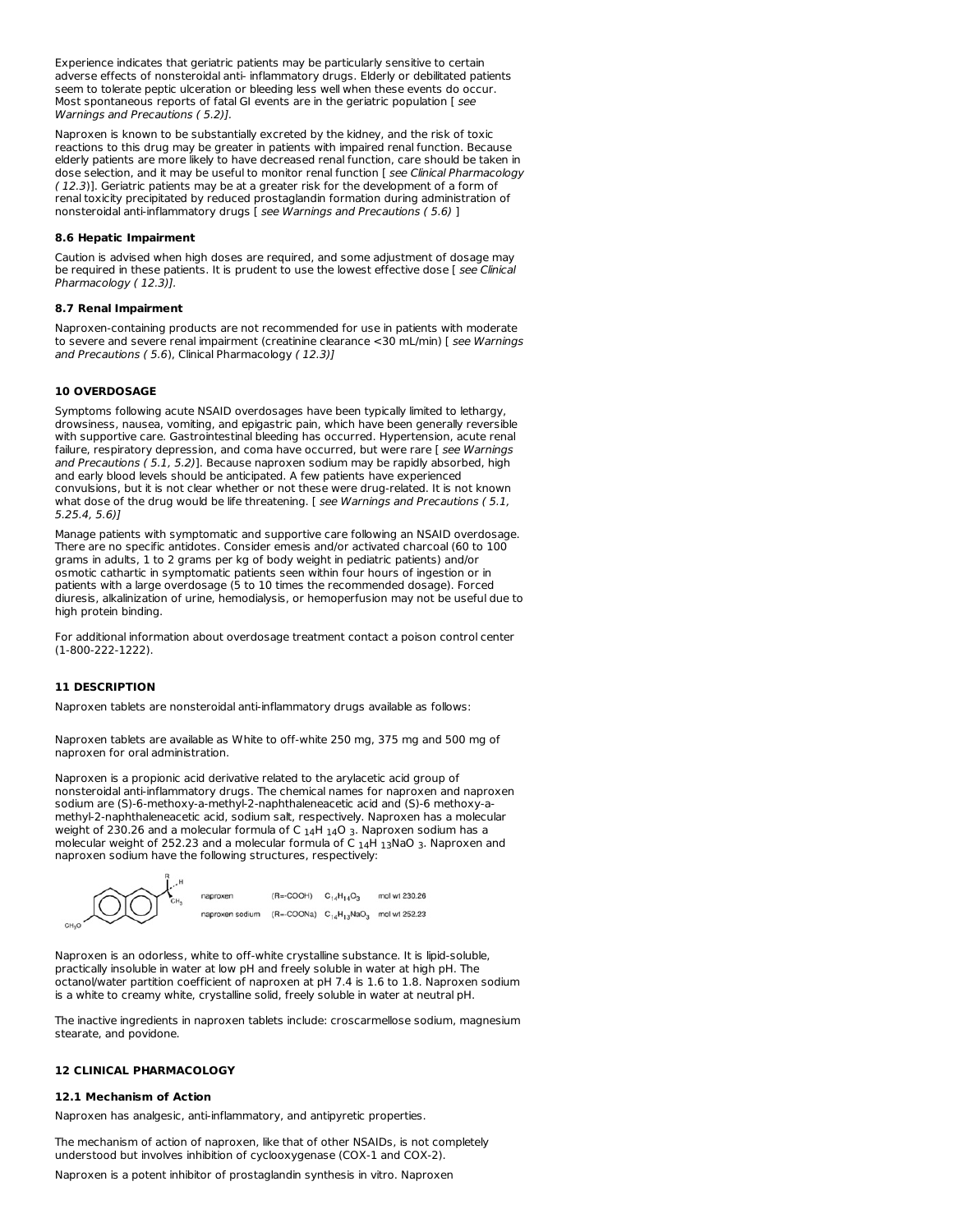concentrations reached during therapy have produced in vivo effects. Prostaglandins sensitize afferent nerves and potentiate the action of bradykinin in inducing pain in animal models. Prostaglandins are mediators of inflammation. Because naproxen is an inhibitor of prostaglandin synthesis, its mode of action may be due to a decrease of prostaglandins in peripheral tissues.

## **12.2 Pharmacodynamics**

In a healthy volunteer study, 10 days of concomitant administration of naproxen 220 mg once-daily with low-dose immediate-release aspirin (81 mg) showed an interaction with the antiplatelet activity of aspirin as measured by % serum thromboxane B2 inhibition at 24 hours following the day 10 dose [98.7% (aspirin alone) vs 93.1% (naproxen and aspirin)]. The interaction was observed even following discontinuation of naproxen on day 11 (while aspirin dose was continued) but normalized by day 13. In the same study, the interaction was greater when naproxen was administered 30 minutes prior to aspirin [98.7% vs 87.7%] and minimal when aspirin was administered 30 minutes prior to naproxen [98.7% vs 95.4%].

Following administration of naproxen 220 mg twice-daily with low-dose immediaterelease aspirin (first naproxen dose given 30 minutes prior to aspirin), the interaction was minimal at 24 h following day 10 dose [98.7% vs 95.7%]. However, the interaction was more prominent after discontinuation of naproxen (washout) on day 11 [98.7% vs 84.3%] and did not normalize completely by day 13 [98.5% vs 90.7%]. [ see Drug Interactions ( 7) ].

## **12.3 Pharmacokinetics**

Naproxen and naproxen sodium are rapidly and completely absorbed from the gastrointestinal tract with an in vivo bioavailability of 95%. The different dosage forms of naproxen are bioequivalent in terms of extent of absorption (AUC) and peak concentration (C  $_{\sf max}$ ); however, the products do differ in their pattern of absorption. These differences between naproxen products are related to both the chemical form of naproxen used and its formulation. Even with the observed differences in pattern of absorption, the elimination half-life of naproxen is unchanged across products ranging from 12 to 17 hours. Steady-state levels of naproxen are reached in 4 to 5 days, and the degree of naproxen accumulation is consistent with this half-life. This suggests that the differences in pattern of release play only a negligible role in the attainment of steady- state plasma levels.

#### **Absorption**

#### Naproxen tablets:

After administration of Naproxen tablets, peak plasma levels are attained in 2 to 4 hours.

When naproxen Tablets were given to fasted subjects (n=24) in a crossover study following 1 week of dosing, differences in time to peak plasma levels (T <sub>max</sub>) were observed, but there were no differences in total absorption as measured by C <sub>max</sub> and AUC:

|                                             | <b>Naproxen Tablets</b> |  |
|---------------------------------------------|-------------------------|--|
|                                             | 500 mg bid              |  |
| $C_{\text{max}}$ (µg/mL)                    | 97.4 (13%)              |  |
| $T_{\text{max}}$ (hours)                    | 1.9 (61%)               |  |
| AUC <sub>0-12 hr</sub> (µg·hr/mL) 767 (15%) |                         |  |

\*Mean value (coefficient of variation)

#### **Distribution**

Naproxen has a volume of distribution of 0.16 L/kg. At therapeutic levels naproxen is greater than 99% albumin-bound. At doses of naproxen greater than 500 mg/day there is less than proportional increase in plasma levels due to an increase in clearance caused by saturation of plasma protein binding at higher doses (average trough C <sub>ss</sub> 36.5, 49.2 and 56.4 mg/L with 500, 1000 and 1500 mg daily doses of naproxen, respectively). The naproxen anion has been found in the milk of lactating women at a concentration equivalent to approximately 1% of maximum naproxen concentration in plasma [see Use in Specific Populations(8.2)].

## **Elimination**

#### Metabolism

Naproxen is extensively metabolized in the liver to 6-0-desmethyl naproxen, and both parent and metabolites do not induce metabolizing enzymes. Both naproxen and 6-0 desmethyl naproxen are further metabolized to their respective acylglucuronide conjugated metabolites.

#### Excretion

The clearance of naproxen is 0.13 mL/min/kg. Approximately 95% of the naproxen from any dose is excreted in the urine, primarily as naproxen (<1%), 6-0-desmethyl naproxen (<1%) or their conjugates (66% to 92%). The plasma half-life of the naproxen anion in humans ranges from 12 to 17 hours. The corresponding half-lives of both naproxen's metabolites and conjugates are shorter than 12 hours, and their rates of excretion have been found to coincide closely with the rate of naproxen clearance from the plasma. Small amounts, 3% or less of the administered dose, are excreted in the feces. In patients with renal failure metabolites may accumulate [see Warnings and Precautions  $(5.6)$ ].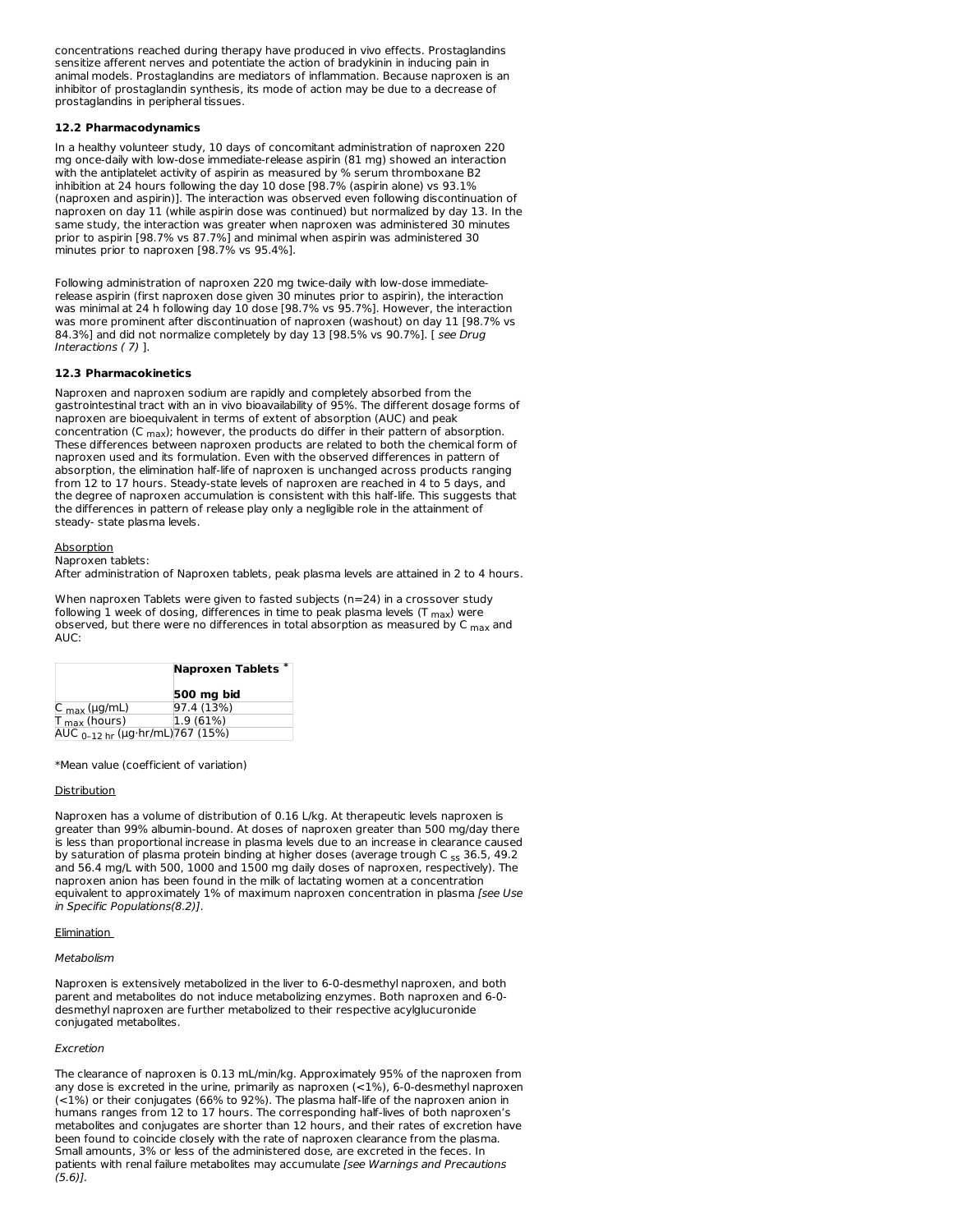#### Specific Populations

### Pediatric:

In pediatric patients aged 5 to 16 years with arthritis, plasma naproxen levels following a 5 mg/kg single dose of naproxen suspension [ see Dosage and Administration (2)] were found to be similar to those found in normal adults following a 500 mg dose. The terminal half-life appears to be similar in pediatric and adult patients. Pharmacokinetic studies of naproxen were not performed in pediatric patients younger than 5 years of age. Pharmacokinetic parameters appear to be similar following administration of naproxen suspension or tablets in pediatric patients.

## Geriatric:

Studies indicate that although total plasma concentration of naproxen is unchanged, the unbound plasma fraction of naproxen is increased in the elderly, although the unbound fraction is <1% of the total naproxen concentration. Unbound trough naproxen concentrations in elderly subjects have been reported to range from 0.12% to 0.19% of total naproxen concentration, compared with 0.05% to 0.075% in younger subjects.

#### Hepatic Impairment:

Naproxen pharmacokinetics has not been determined in subjects with hepatic insufficiency.

Chronic alcoholic liver disease and probably other diseases with decreased or abnormal plasma proteins (albumin) reduce the total plasma concentration of naproxen, but the plasma concentration of unbound naproxen is increased.

#### Renal Impairment:

Naproxen pharmacokinetics has not been determined in subjects with renal insufficiency. Given that naproxen, its metabolites and conjugates are primarily excreted by the kidney, the potential exists for naproxen metabolites to accumulate in the presence of renal insufficiency. Elimination of naproxen is decreased in patients with severe renal impairment.

## Drug Interaction Studies

Aspirin: When NSAIDs were administered with aspirin, the protein binding of NSAIDs were reduced, although the clearance of free NSAID was not altered. The clinical significance of this interaction is not known. See Table 1 for clinically significant drug interactions of NSAIDs with aspirin [ see Drug Interactions( 7)].

#### **13 NONCLINICAL TOXICOLOGY**

## **13.1 Carcinogenesis, Mutagenesis, Impairment of Fertility**

## **Carcinogenesis**

A 2-year study was performed in rats to evaluate the carcinogenic potential of naproxen at rat doses of 8, 16, and 24 mg/kg/day (0.05, 0.1, and 0.16 times the maximum recommended human daily dose [MRHD] of 1500 mg/day based on a body surface area comparison). No evidence of tumorigenicity was found.

#### **Mutagenesis**

Naproxen tested positive in the in vivo sister chromatid exchange assay for but was not mutagenic in the in vitro bacterial reverse mutation assay (Ames test).

#### Impairment of Fertility

Male rats were treated with 2, 5, 10, and 20 mg/kg naproxen by oral gavage for 60 days prior to mating and female rats were treated with the same doses for 14 days prior to mating and for the first 7 days of pregnancy. There were no adverse effects on fertility noted (up to 0.13 times the MRDH based on body surface area).

## **14 CLINICAL STUDIES**

Naproxen has been studied in patients with rheumatoid arthritis, osteoarthritis, polyarticular juvenile idiopathic arthritis, ankylosing spondylitis, tendonitis and bursitis, and acute gout. Improvement in patients treated for rheumatoid arthritis was

demonstrated by a reduction in joint swelling, a reduction in duration of morning stiffness, a reduction in disease activity as assessed by both the investigator and patient, and by increased mobility as demonstrated by a reduction in walking time. Generally, response to naproxen has not been found to be dependent on age, sex, severity or duration of rheumatoid arthritis.

In patients with osteoarthritis, the therapeutic action of naproxen has been shown by a reduction in joint pain or tenderness, an increase in range of motion in knee joints, increased mobility as demonstrated by a reduction in walking time, and improvement in capacity to perform activities of daily living impaired by the disease.

In a clinical trial comparing standard formulations of naproxen 375 mg twice a day (750 mg a day) vs 750 mg twice a day (1500 mg/day), 9 patients in the 750 mg group terminated prematurely because of adverse events. Nineteen patients in the 1500 mg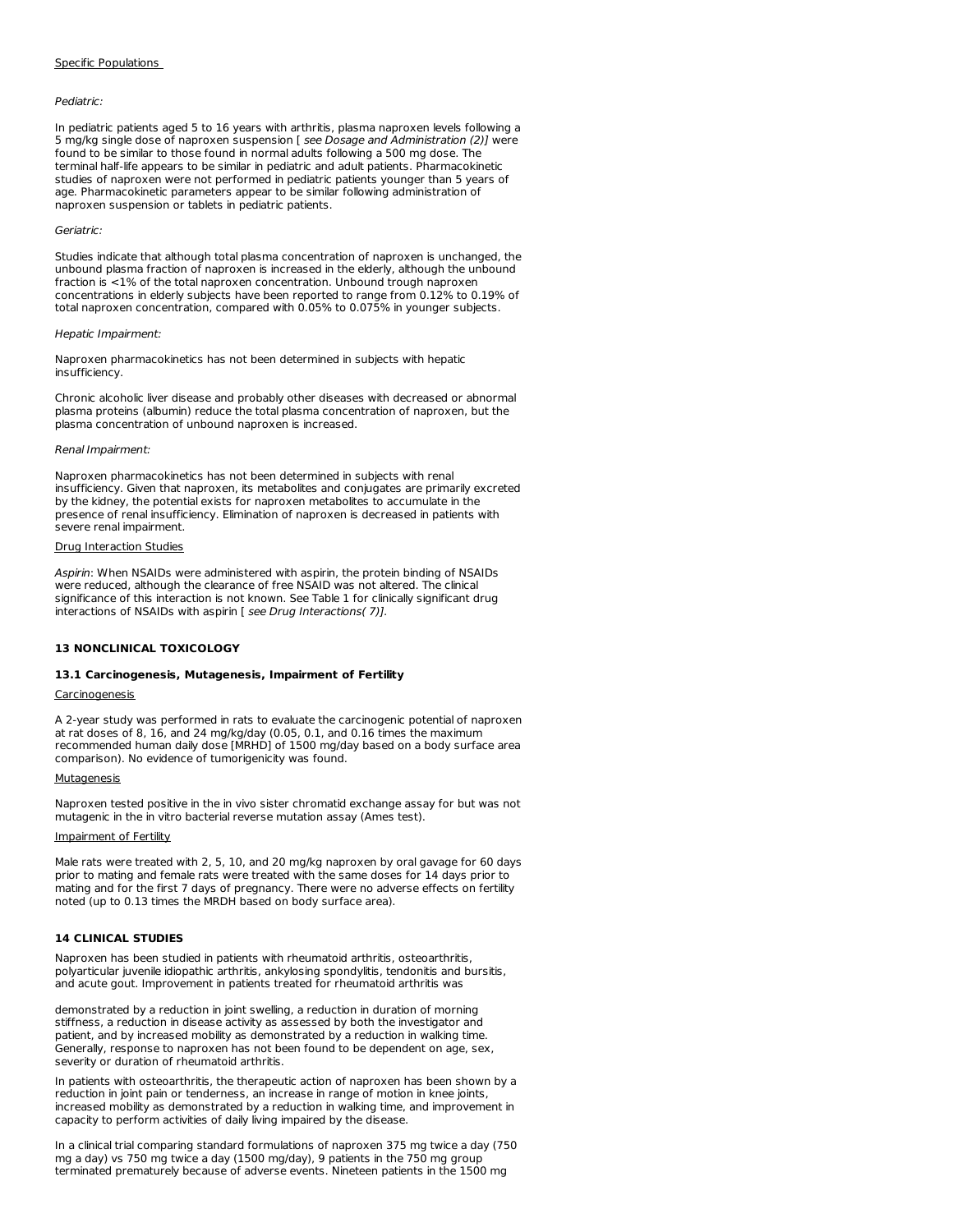group terminated prematurely because of adverse events. Most of these adverse events were gastrointestinal events.

In clinical studies in patients with rheumatoid arthritis, osteoarthritis, and polyarticular juvenile idiopathic arthritis, naproxen has been shown to be comparable to aspirin and indomethacin in controlling the aforementioned measures of disease activity, but the frequency and severity of the milder gastrointestinal adverse effects (nausea, dyspepsia, heartburn) and nervous system adverse effects (tinnitus, dizziness, lightheadedness) were less in naproxen-treated patients than in those treated with aspirin or indomethacin.

In patients with ankylosing spondylitis, naproxen has been shown to decrease night pain, morning stiffness and pain at rest. In double-blind studies the drug was shown to be as effective as aspirin, but with fewer side effects.

In patients with acute gout, a favorable response to naproxen was shown by significant clearing of inflammatory changes (e.g., decrease in swelling, heat) within 24 to 48 hours, as well as by relief of pain and tenderness.

Naproxen has been studied in patients with mild to moderate pain secondary to postoperative, orthopedic, postpartum episiotomy and uterine contraction pain and dysmenorrhea. Onset of pain relief can begin within 1 hour in patients taking naproxen and within 30 minutes in patients taking naproxen sodium. Analgesic effect was shown by such measures as reduction of pain intensity scores, increase in pain relief scores, decrease in numbers of patients requiring additional analgesic medication, and delay in time to remedication. The analgesic effect has been found to last for up to 12 hours.

Naproxen may be used safely in combination with gold salts and/or corticosteroids; however, in controlled clinical trials, when added to the regimen of patients receiving corticosteroids, it did not appear to cause greater improvement over that seen with corticosteroids alone. Whether naproxen has a "steroid-sparing" effect has not been adequately studied. When added to the regimen of patients receiving gold salts, naproxen did result in greater improvement. Its use in combination with salicylates is not recommended because there is evidence that aspirin increases the rate of excretion of naproxen and data are inadequate to demonstrate that naproxen and aspirin produce greater improvement over that achieved with aspirin alone. In addition, as with other NSAIDs, the combination may result in higher frequency of adverse events than demonstrated for either product alone.

In  $51$ Cr blood loss and gastroscopy studies with normal volunteers, daily administration of 1000 mg of naproxen as 1000 mg of naproxen has been demonstrated to cause statistically significantly less gastric bleeding and erosion than 3250 mg of aspirin.

Three 6-week, double-blind, multicenter studies with naproxen tablets (375 or 500 mg twice a day, n=279) were conducted with naproxen tablets including 355 rheumatoid arthritis and osteoarthritis patients who had a recent history of NSAID-related GI symptoms. These studies indicated that naproxen tablets showed no significant differences in efficacy or safety and had similar prevalence of minor GI complaints. Individual patients, however, may find one formulation preferable to the other.

#### **16 HOW SUPPLIED/STORAGE AND HANDLING**

**Naproxen tablets, USP 250 mg:** round, white to off-white, standard cup tablet, debossed I13 on one side and plain on the reverse side, and supplied as:

NDC 70010-137-01 bottles of 100 NDC 70010-137-05 bottles of 500 NDC 70010-137-10 bottles of 1000

**Naproxen tablets, USP 375 mg:** capsule shaped, white to off- white, standard cup tablet, debossed I14 on one side and plain on the reverse side, and supplied as:

NDC 70010-138-01 bottles of 100 NDC 70010-138-05 bottles of 500 NDC 70010-138-10 bottles of 1000

**Naproxen tablets, USP 500 mg:** capsule shaped, white to off- white, standard cup tablet, debossed I15 on one side and break line on the reverse side, and supplied as:

NDC 70010-139-01 bottles of 100 NDC 70010-139-05 bottles of 500 NDC 70010-139-10 bottles of 1000

Store at 15°C to 30°C (59°F to 86°F) in well-closed containers; dispense in light-resistant containers.

## **17 PATIENT COUNSELING INFORMATION**

Advise the patient to read the FDA-approved patient labeling (Medication Guide) that accompanies each prescription dispensed. Inform patients, families, or their caregivers of the following information before initiating therapy with naproxen tablets and periodically during the course of ongoing therapy.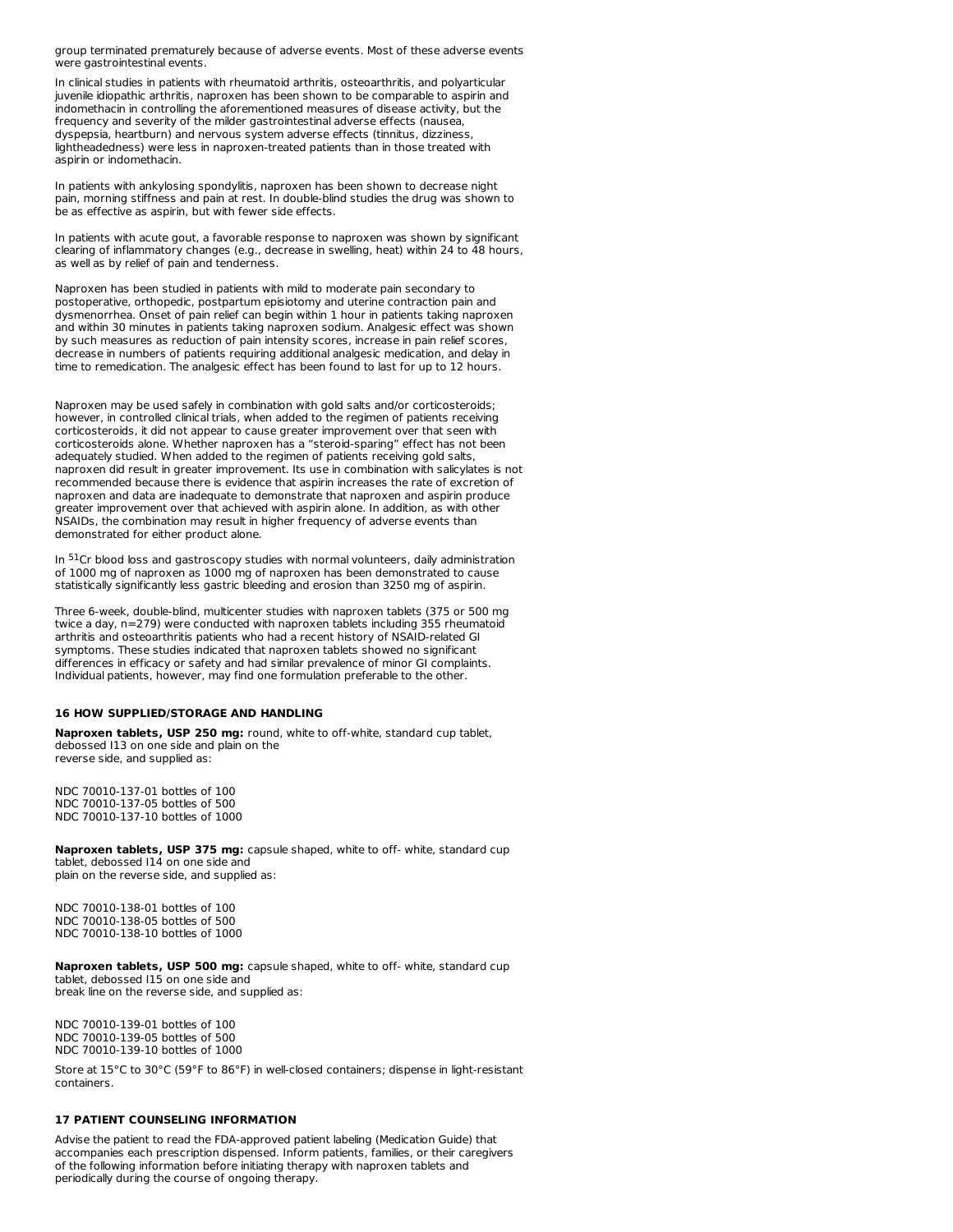#### Cardiovascular Thrombotic Events

Advise patients to be alert for the symptoms of cardiovascular thrombotic events, including chest pain, shortness of breath, weakness, or slurring of speech, and to report any of these symptoms to their health care provider immediately [see Warnings and Precautions ( 5.1)].

#### Gastrointestinal Bleeding, Ulceration, and Perforation

Advise patients to report symptoms of ulcerations and bleeding, including epigastric pain, dyspepsia, melena, and hematemesis to their health care provider. In the setting of concomitant use of low-dose aspirin for cardiac prophylaxis, inform patients of the increased risk for and the signs and symptoms of GI bleeding [see Warnings and Precautions ( 5.2)].

## Hepatotoxicity

Inform patients of the warning signs and symptoms of hepatotoxicity (e.g., nausea, fatigue, lethargy, pruritus, diarrhea, jaundice, right upper quadrant tenderness, and "flulike" symptoms). If these occur, instruct patients to stop naproxen tablets and seek immediate medical therapy [see Warnings and Precautions ( 5.3)].

#### Heart Failure and Edema

Advise patients to be alert for the symptoms of congestive heart failure including shortness of breath, unexplained weight gain, or edema and to contact their healthcare provider if such symptoms occur [see Warnings and Precautions ( 5.5)].

## Anaphylactic Reactions

Inform patients of the signs of an anaphylactic reaction (e.g., difficulty breathing, swelling of the face or throat). Instruct patients to seek immediate emergency help if these occur [see Contraindications ( 4) and Warnings and Precautions ( 5.7)].

## Serious Skin Reactions including DRESS

Advise patients to stop taking naproxen tablets immediately if they develop any type of rash or fever and to contact their healthcare provider as soon as possible [see Warnings and Precautions ( 5.9)].

## Female Fertility

Advise females of reproductive potential who desire pregnancy that NSAIDs, including naproxen tablets may be associated with a reversible delay in ovulation [(see Use in Specific Populations ( 8.3)].

#### Fetal Toxicity

Inform pregnant women to avoid use of naproxen tablets and other NSAIDs starting at 30 weeks gestation because of the risk of the premature closing of the fetal ductus arteriosus If treatment with naproxen tablets is needed for a pregnant woman between about 20 to 30 weeks gestation, advise her that she may need to be monitored for oligohydramnios, if treatment continues for longer than 48 hours [see Warnings and Precautions ( 5.11) and Use in Specific Populations ( 8.1)].

## Avoid Concomitant Use of NSAIDs

Inform patients that the concomitant use of naproxen tablets with other NSAIDs or salicylates (e.g., diflunisal, salsalate) is not recommended due to the increased risk of gastrointestinal toxicity, and little or no increase in efficacy [see Warnings and Precautions ( 5.2) and Drug Interactions ( 7)]. Alert patients that NSAIDs may be present in "over the counter" medications for treatment of colds, fever, or insomnia.

#### Use of NSAIDS and Low-Dose Aspirin

Inform patients not to use low-dose aspirin concomitantly with naproxen tablets until they talk to their healthcare provider [see Drug Interactions ( 7)].

## **Dispense with Medication Guide is also available at: http://www.granulesindia.com/U.S.ProductCatalog.php**

Manufactured by: **Granules India Limited** Hyderabad – 500 081, India.

MADE IN INDIA

Manufactured for: **Granules Pharmaceuticals Inc., Chantilly** VA-20151

Revised: 05/2021

# **MEDICATION GUIDE FOR NONSTEROIDAL ANTI-INFLAMMATORY DRUGS (NSAIDS)**

**Medication Guide for Nonsteroidal Anti-inflammatory Drugs (NSAIDs) What is the most important information I should know about medicines called Nonsteroidal Anti-inflammatory Drugs (NSAIDs)?**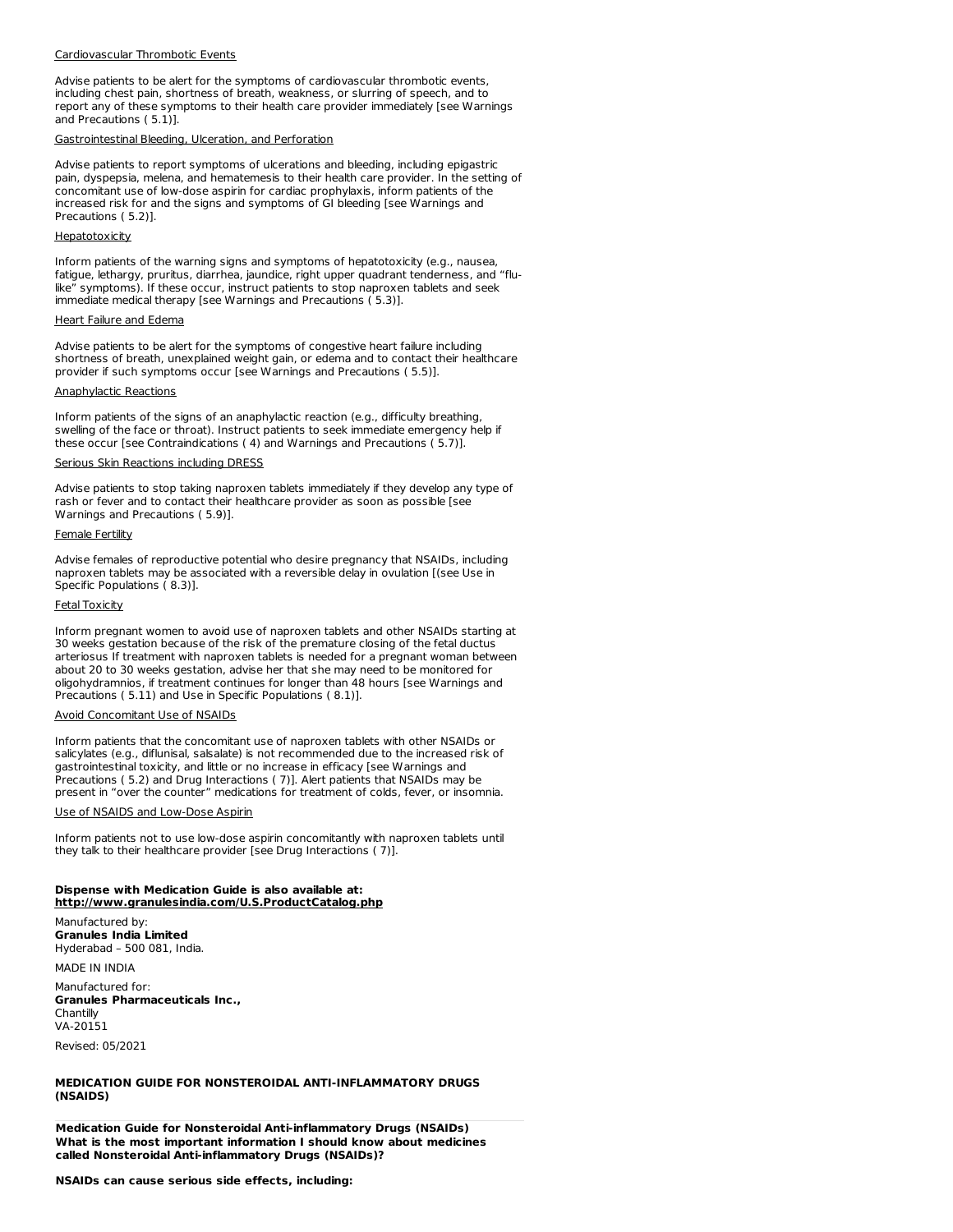**• Increased risk of a heart attack or stroke that can lead to death. This risk may happen early in treatment and may increase:**

**o with increasing doses of NSAIDs**

**o with longer use of NSAIDs Do not take NSAIDs right before or after a heart surgery called a "coronary artery bypass graft (CABG)".**

**Avoid taking NSAIDs after a recent heart attack, unless your healthcare provider tells you to. You may have an increased risk of another heart attack if you take NSAIDs after a recent heart attack.**

**• Increased risk of bleeding, ulcers, and tears (perforation) of the esophagus (tube leading from the mouth to the stomach), stomach and intestines:**

**o anytime during use**

**o without warning symptoms**

**o that may cause death**

**The risk of getting an ulcer or bleeding increases with:**

**o past history of stomach ulcers, or stomach or intestinal bleeding with use of NSAIDs**

**o taking medicines called "corticosteroids", "anticoagulants", "SSRIs", or "SNRIs"**

**o increasing doses of NSAIDs o older age**

**o longer use of NSAIDs o poor health**

**o smoking o advanced liver disease**

**o drinking alcohol o bleeding problems**

**NSAIDs should only be used:**

**o exactly as prescribed**

**o at the lowest dose possible for your treatment**

#### **o for the shortest time needed What are NSAIDs?**

NSAIDs are used to treat pain and redness, swelling, and heat (inflammation) from medical conditions such as different types of arthritis, menstrual cramps, and other types of short-term pain. **Who should not take NSAIDs?**

# **Do not take NSAIDs:**

• if you have had an asthma attack, hives, or other allergic reaction with aspirin or any other NSAIDs.

• right before or after heart bypass surgery. **Before taking NSAIDS, tell your healthcare provider about all of your medical conditions, including if you:**

- have liver or kidney problems
- have high blood pressure
- have asthma

• are pregnant or plan to become pregnant. Taking NSAIDs at about 20 weeks of pregnancy or later may harm your unborn baby. If you need to take NSAIDs for more than 2 days when you are between 20 and 30 weeks of pregnancy, your healthcare provider may need to monitor the amount of fluid in your womb around your baby. **You should not take NSAIDs after about 30 weeks of pregnancy.**

• are breastfeeding or plan to breast feed.

**Tell your healthcare provider about all of the medicines you take, including prescription or over-the-counter medicines, vitamins or herbal supplements.** NSAIDs and some other medicines can interact with each other and cause serious side effects. **Do not start taking any new medicine without talking to your healthcare provider first.**

**What are the possible side effects of NSAIDs?**

**NSAIDs can cause serious side effects, including:**

**See "What is the most important information I should know about medicines called Nonsteroidal Anti-inflammatory Drugs (NSAIDs)?"**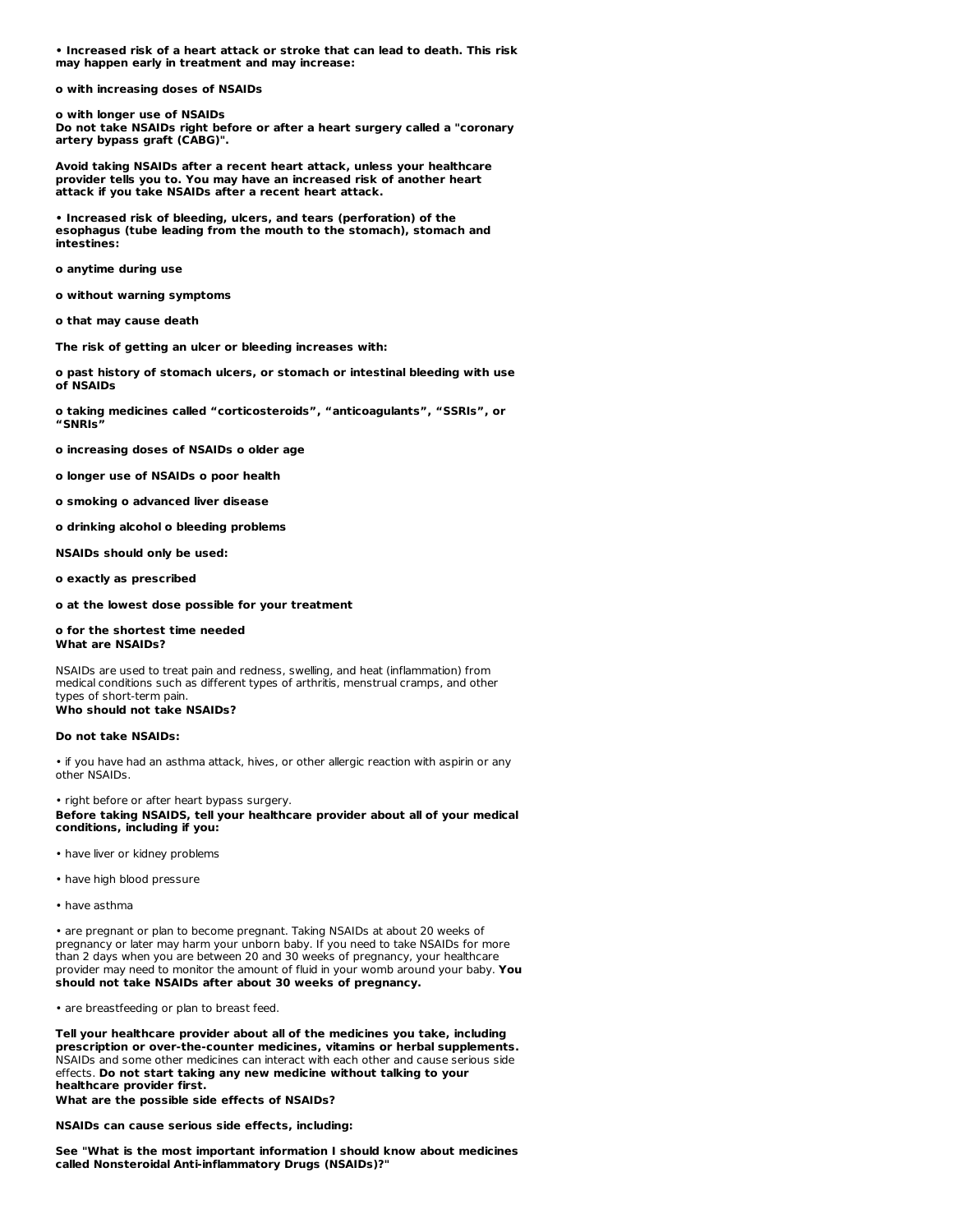- new or worse high blood pressure
- heart failure
- liver problems including liver failure
- kidney problems including kidney failure
- low red blood cells (anemia)
- life-threatening skin reactions
- life-threatening allergic reactions

• **Other side effects of NSAIDs include**: stomach pain, constipation, diarrhea, gas, heartburn, nausea, vomiting, and dizziness.

#### **Get emergency help right away if you get any of the following symptoms:**

- shortness of breath or trouble breathing slurred speech
- chest pain swelling of the face or throat

• weakness in one part or side of your body **Stop taking your NSAID and call your healthcare provider right away if you get any of the following symptoms:**

• nausea • vomit blood

• more tired or weaker than usual • there is blood in your bowel movement or it is black and sticky like tar

- diarrhea unusual weight gain
- itching skin rash or blisters with fever
- your skin or eyes look yellow swelling of the arms, legs, hands and feet
- indigestion or stomach pain
- flu-like symptoms

#### **If you take too much of your NSAID, call your healthcare provider or get medical help right away.**

These are not all the possible side effects of NSAIDs. For more information, ask your healthcare provider or pharmacist about NSAIDs. Call your doctor for medical advice about side effects. You may report side effects to FDA at 1-800-FDA-1088. **Other information about NSAIDs**

• Aspirin is an NSAID but it does not increase the chance of a heart attack. Aspirin can cause bleeding in the brain, stomach, and intestines. Aspirin can also cause ulcers in the stomach and intestines.

• Some NSAIDs are sold in lower doses without a prescription (over-the counter). Talk to your healthcare provider before using over-the-counter NSAIDs for more than 10 days.

#### **General information about the safe and effective use of NSAIDs**

Medicines are sometimes prescribed for purposes other than those listed in a Medication Guide. Do not use NSAIDs for a condition for which it was not prescribed. Do not give NSAIDs to other people, even if they have the same symptoms that you have. It may harm them. If you would like more information about NSAIDs, talk with your healthcare provider. You can ask your pharmacist or healthcare provider for information about NSAIDs that is written for health professionals.

For more information, call Granules Pharmaceuticals Inc at 1-877-770-3183.

## **Dispense with Medication Guide is also available at: http://www.granulesindia.com/U.S.ProductCatalog.php**

This Medication Guide has been approved by the U.S. Food and Drug Administration

**Manufactured by:** Granules India Limited, Hyderabad – 500 081, India.

**Manufactured for:** Granules Pharmaceuticals Inc., Chantilly, VA-20151

Revised: 05/2021

## **PACKAGE LABEL.PRINCIPAL DISPLAY PANEL**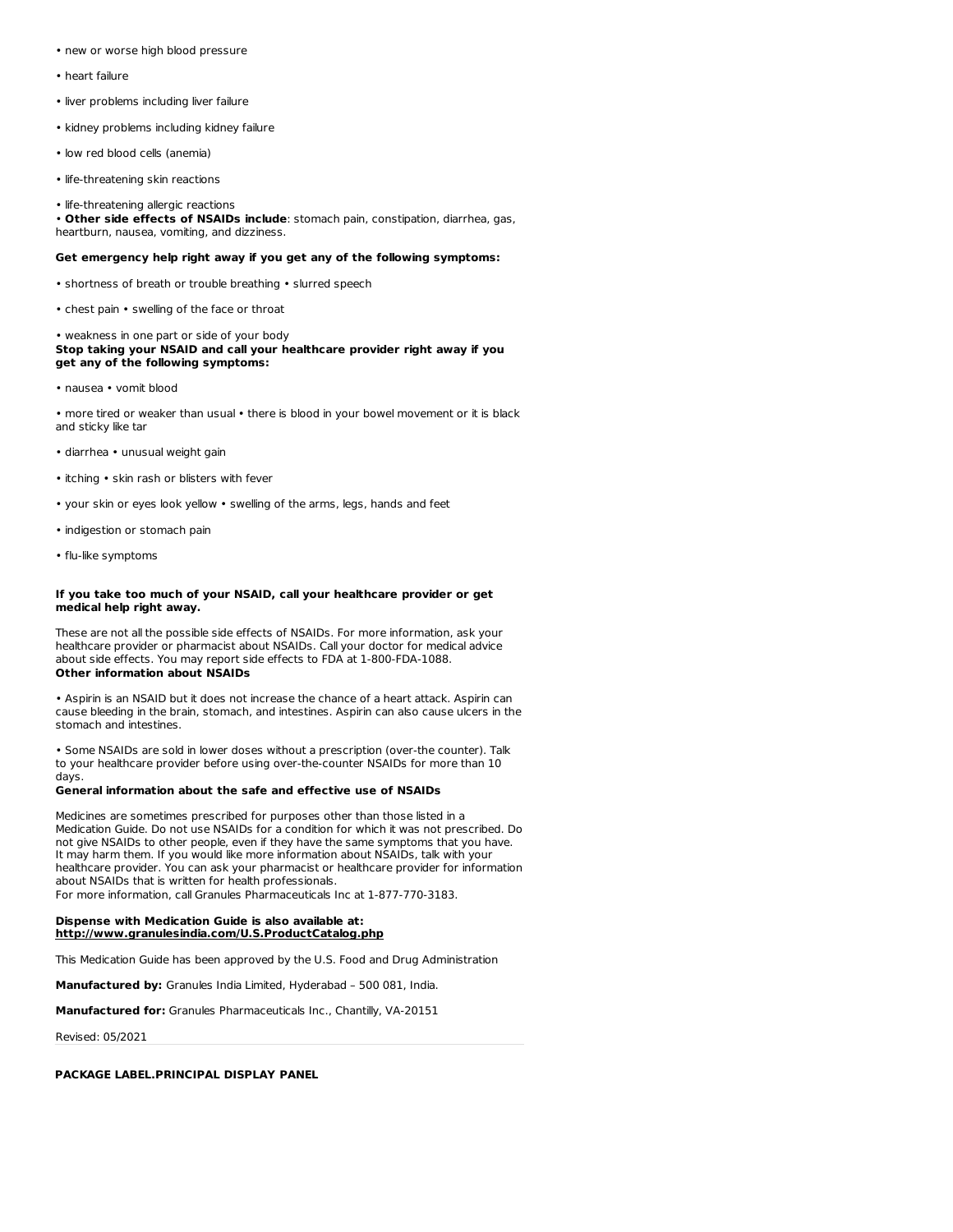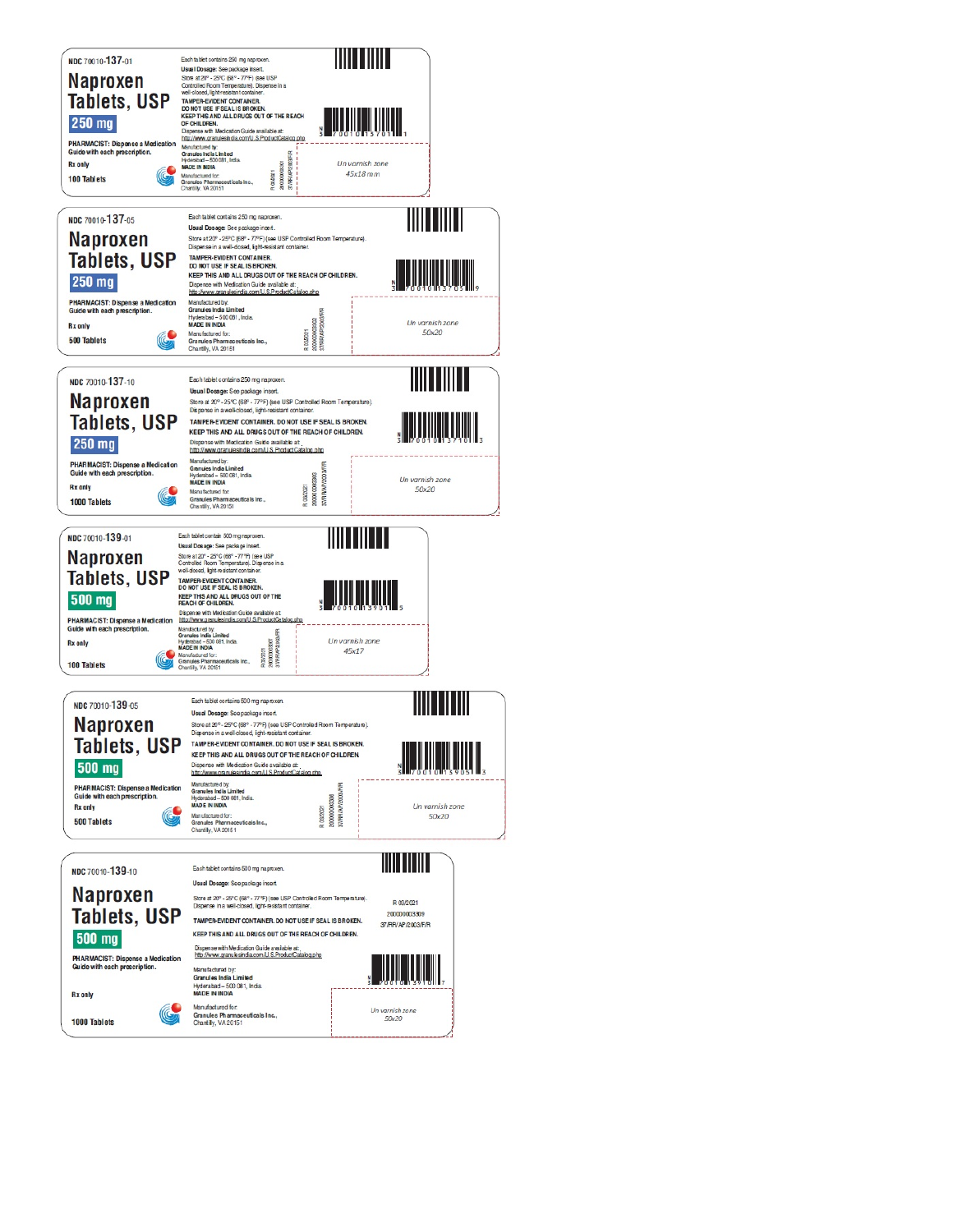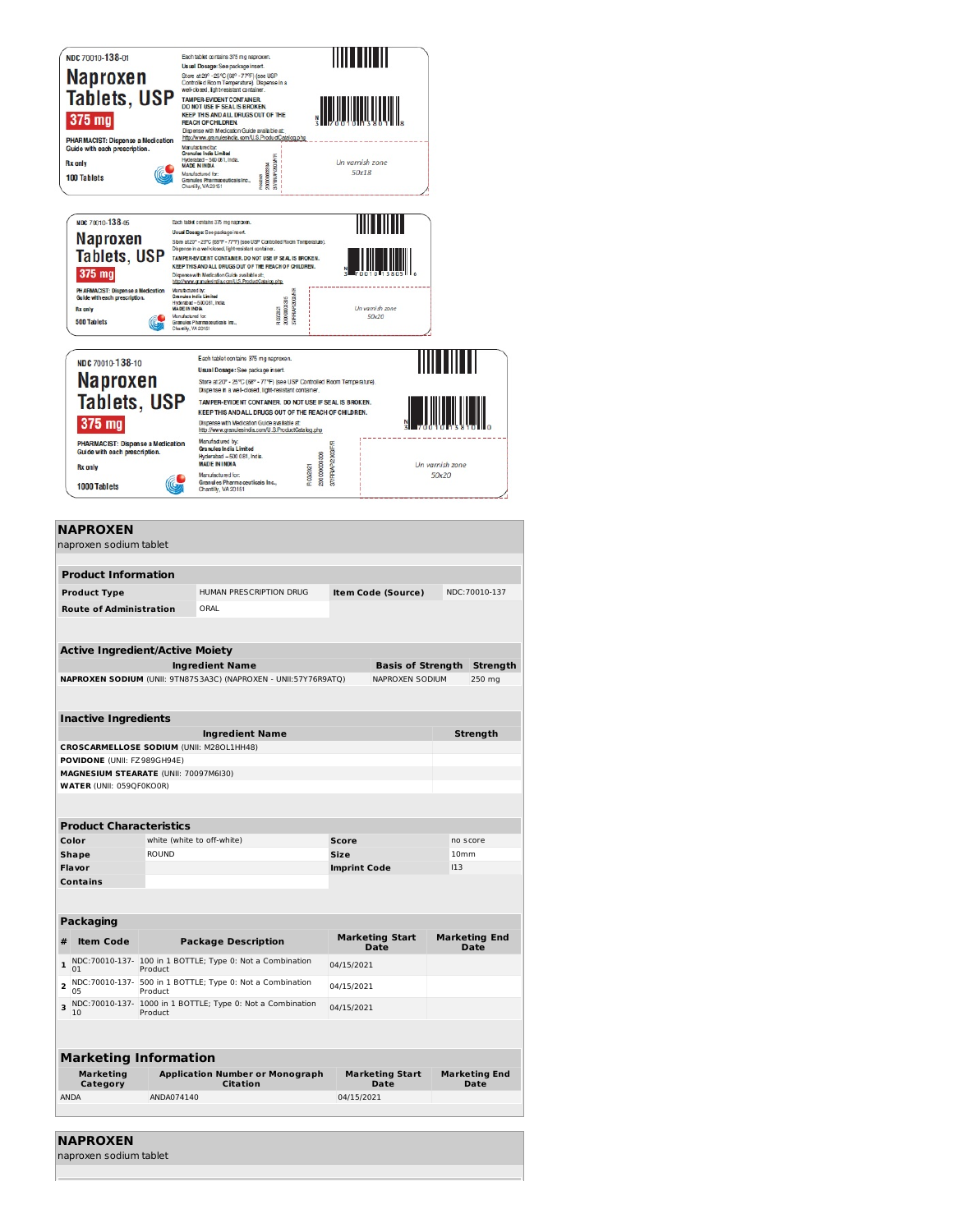| <b>Product Information</b>                                                  |                 |                                                                 |                                |     |                                     |  |
|-----------------------------------------------------------------------------|-----------------|-----------------------------------------------------------------|--------------------------------|-----|-------------------------------------|--|
| <b>Product Type</b>                                                         |                 | HUMAN PRESCRIPTION DRUG                                         | Item Code (Source)             |     | NDC:70010-138                       |  |
| <b>Route of Administration</b>                                              |                 | ORAL                                                            |                                |     |                                     |  |
|                                                                             |                 |                                                                 |                                |     |                                     |  |
| <b>Active Ingredient/Active Moiety</b>                                      |                 |                                                                 |                                |     |                                     |  |
|                                                                             |                 | <b>Ingredient Name</b>                                          | <b>Basis of Strength</b>       |     | <b>Strength</b>                     |  |
|                                                                             |                 | NAPROXEN SODIUM (UNII: 9TN87S3A3C) (NAPROXEN - UNII:57Y76R9ATQ) | NAPROXEN SODIUM                |     | 375 mg                              |  |
|                                                                             |                 |                                                                 |                                |     |                                     |  |
| <b>Inactive Ingredients</b>                                                 |                 |                                                                 |                                |     |                                     |  |
|                                                                             |                 | <b>Ingredient Name</b>                                          |                                |     | <b>Strength</b>                     |  |
| POVIDONE K90 (UNII: RDH86HJV5Z)<br>CROSCARMELLOSE SODIUM (UNII: M28OL1HH48) |                 |                                                                 |                                |     |                                     |  |
| <b>WATER (UNII: 059OF0KO0R)</b>                                             |                 |                                                                 |                                |     |                                     |  |
| MAGNESIUM STEARATE (UNII: 70097M6I30)                                       |                 |                                                                 |                                |     |                                     |  |
|                                                                             |                 |                                                                 |                                |     |                                     |  |
| <b>Product Characteristics</b><br>Color                                     |                 | white (white to off- white)                                     |                                |     | no score                            |  |
| <b>Shape</b>                                                                | CAPSULE         |                                                                 | <b>Score</b><br>Size           |     | 14mm                                |  |
| Flavor                                                                      |                 |                                                                 | <b>Imprint Code</b>            | 114 |                                     |  |
| <b>Contains</b>                                                             |                 |                                                                 |                                |     |                                     |  |
|                                                                             |                 |                                                                 |                                |     |                                     |  |
| Packaging                                                                   |                 |                                                                 |                                |     |                                     |  |
| <b>Item Code</b><br>#                                                       |                 | <b>Package Description</b>                                      | <b>Marketing Start</b><br>Date |     | <b>Marketing End</b><br><b>Date</b> |  |
| $\mathbf{1}$<br>01                                                          | Product         | NDC:70010-138- 100 in 1 BOTTLE; Type 0: Not a Combination       | 04/15/2021                     |     |                                     |  |
| NDC:70010-138-<br>2<br>0 <sub>5</sub>                                       | Product         | 500 in 1 BOTTLE; Type 0: Not a Combination                      | 04/15/2021                     |     |                                     |  |
| 3                                                                           |                 | NDC:70010-138- 1000 in 1 BOTTLE; Type 0: Not a Combination      | 04/15/2021                     |     |                                     |  |
| 10                                                                          | Product         |                                                                 |                                |     |                                     |  |
|                                                                             |                 |                                                                 |                                |     |                                     |  |
| <b>Marketing Information</b>                                                |                 |                                                                 |                                |     |                                     |  |
| Marketing<br>Category                                                       |                 | <b>Application Number or Monograph</b><br><b>Citation</b>       | <b>Marketing Start</b><br>Date |     | <b>Marketing End</b><br><b>Date</b> |  |
| <b>ANDA</b>                                                                 | ANDA074140      |                                                                 | 04/15/2021                     |     |                                     |  |
|                                                                             |                 |                                                                 |                                |     |                                     |  |
| <b>Product Information</b>                                                  |                 |                                                                 |                                |     |                                     |  |
| <b>Product Type</b>                                                         |                 | HUMAN PRESCRIPTION DRUG                                         | Item Code (Source)             |     | NDC:70010-139                       |  |
| <b>Route of Administration</b>                                              |                 | ORAL                                                            |                                |     |                                     |  |
|                                                                             |                 |                                                                 |                                |     |                                     |  |
| Active Ingredient/Active Moiety                                             |                 | <b>Ingredient Name</b>                                          | <b>Basis of Strength</b>       |     | Strength                            |  |
|                                                                             |                 | NAPROXEN SODIUM (UNII: 9TN87S3A3C) (NAPROXEN - UNII:57Y76R9ATQ) | NAPROXEN SODIUM                |     | 500 mg                              |  |
|                                                                             |                 |                                                                 |                                |     |                                     |  |
| <b>Inactive Ingredients</b>                                                 |                 |                                                                 |                                |     |                                     |  |
|                                                                             |                 | <b>Ingredient Name</b>                                          |                                |     | Strength                            |  |
| POVIDONE K90 (UNII: RDH86HJV5Z)<br>CROSCARMELLOSE SODIUM (UNII: M280L1HH48) |                 |                                                                 |                                |     |                                     |  |
| WATER (UNII: 059QF0KO0R)                                                    |                 |                                                                 |                                |     |                                     |  |
| MAGNESIUM STEARATE (UNII: 70097M6I30)                                       |                 |                                                                 |                                |     |                                     |  |
|                                                                             |                 |                                                                 |                                |     |                                     |  |
| <b>Product Characteristics</b>                                              |                 |                                                                 |                                |     |                                     |  |
| Color<br><b>Shape</b>                                                       | <b>CAPS ULE</b> | white (white to off- white)                                     | Score<br>Size                  |     | 2 pieces<br>16mm                    |  |
| Flavor                                                                      |                 |                                                                 | <b>Imprint Code</b>            | 115 |                                     |  |
| <b>Contains</b>                                                             |                 |                                                                 |                                |     |                                     |  |
|                                                                             |                 |                                                                 |                                |     |                                     |  |
| Packaging                                                                   |                 |                                                                 |                                |     |                                     |  |
| #<br><b>Item Code</b>                                                       |                 | <b>Package Description</b>                                      | <b>Marketing Start</b><br>Date |     | <b>Marketing End</b><br>Date        |  |
| $\mathbf{1}$<br>01                                                          | Product         | NDC:70010-139- 100 in 1 BOTTLE; Type 0: Not a Combination       | 04/15/2021                     |     |                                     |  |
| NDC:70010-139-<br>2<br>05                                                   | Product         | 500 in 1 BOTTLE; Type 0: Not a Combination                      | 04/15/2021                     |     |                                     |  |
| 3                                                                           |                 | NDC:70010-139- 1000 in 1 BOTTLE; Type 0: Not a Combination      | 04/15/2021                     |     |                                     |  |
| 10                                                                          | Product         |                                                                 |                                |     |                                     |  |
|                                                                             |                 |                                                                 |                                |     |                                     |  |
| <b>Marketing Information</b>                                                |                 |                                                                 |                                |     |                                     |  |
| Marketing<br>Category                                                       |                 | <b>Application Number or Monograph</b><br><b>Citation</b>       | <b>Marketing Start</b><br>Date |     | <b>Marketing End</b><br>Date        |  |
| <b>ANDA</b>                                                                 | ANDA074140      |                                                                 | 04/15/2021                     |     |                                     |  |